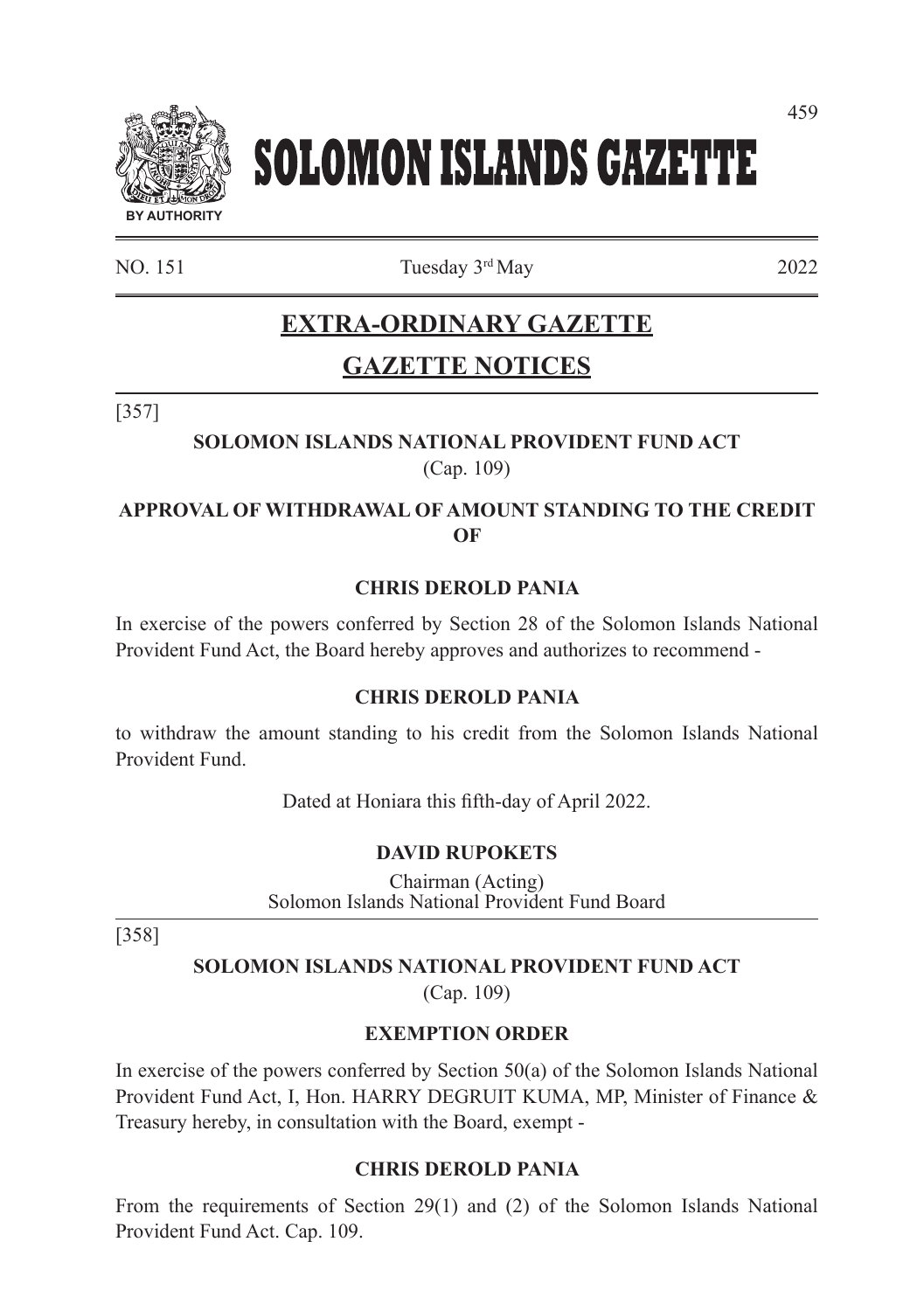# **HON. HARRY D. KUMA, MP**

Minister of Finance & Treasury

[359]

# **SOLOMON ISLANDS NATIONAL PROVIDENT FUND ACT**  (Cap. 109)

# **APPROVAL OF WITHDRAWAL OF AMOUNT STANDING TO THE CREDIT OF**

#### **LISA OFFA**

In exercise of the powers conferred by Section 28 of the Solomon Islands National Provident Fund Act, the Board hereby approves and authorizes to recommend -

## **LISA OFFA**

to withdraw the amount standing to his credit from the Solomon Islands National Provident Fund.

Dated at Honiara this fifth-day of April 2022.

## **DAVID RUPOKETS**

Chairman (Acting) Solomon Islands National Provident Fund Board

[360]

## **SOLOMON ISLANDS NATIONAL PROVIDENT FUND ACT**  (Cap. 109)

## **EXEMPTION ORDER**

In exercise of the powers conferred by Section 50(a) of the Solomon Islands National Provident Fund Act, I, Hon. HARRY DEGRUIT KUMA, MP, Minister of Finance & Treasury hereby, in consultation with the Board, exempt -

## **LISA OFFA**

From the requirements of Section 29(1) and (2) of the Solomon Islands National Provident Fund Act. Cap. 109.

Dated at Honiara this twenty-nine day of April 2022.

## **HON. HARRY D. KUMA, MP**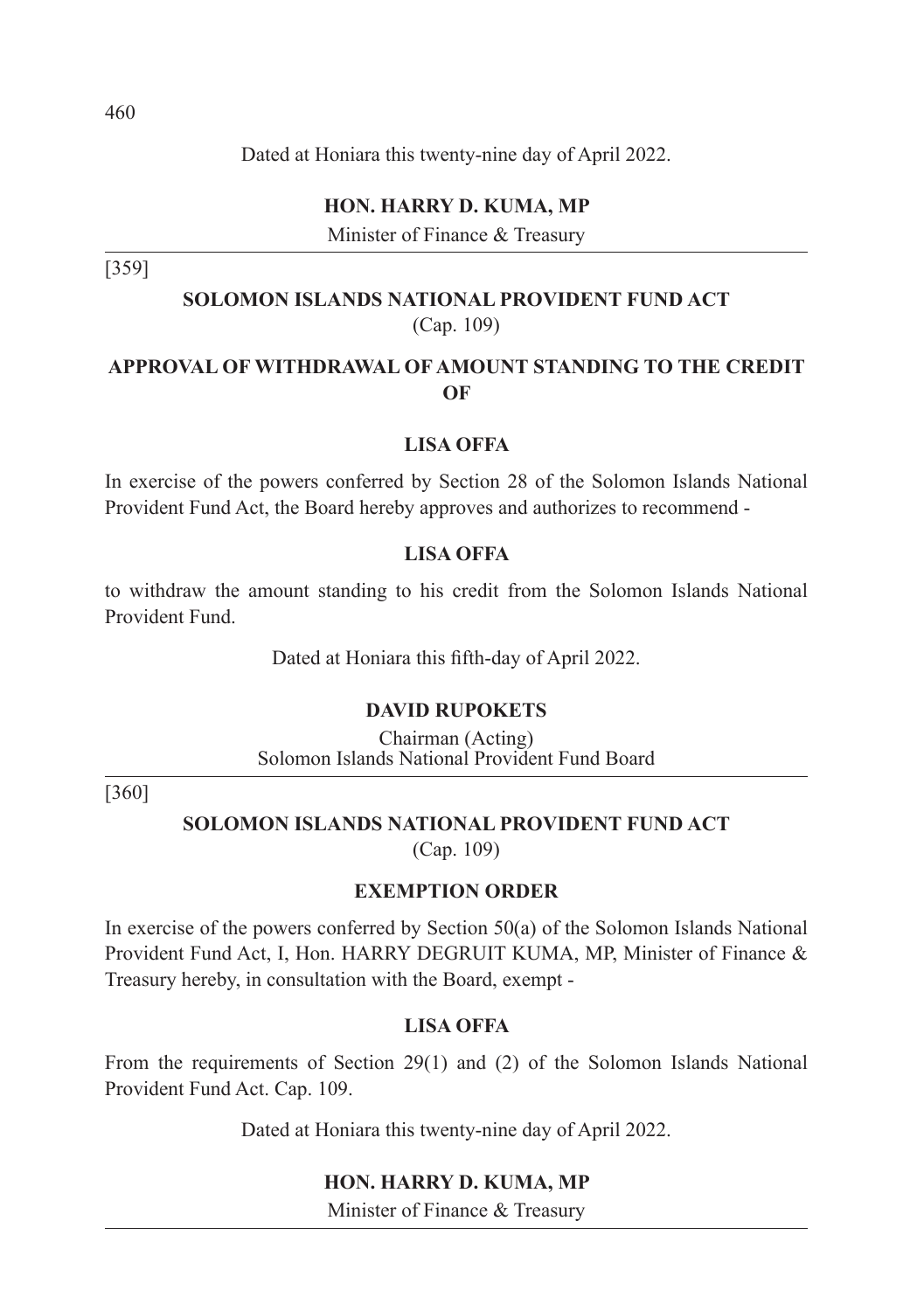[361]

# **SOLOMON ISLANDS NATIONAL PROVIDENT FUND ACT**  (Cap. 109)

# **APPROVAL OF WITHDRAWAL OF AMOUNT STANDING TO THE CREDIT OF**

#### **NELSON LAUIA ANGA**

In exercise of the powers conferred by Section 28 of the Solomon Islands National Provident Fund Act, the Board hereby approves and authorizes to recommend -

#### **NELSON LAUIA ANGA**

to withdraw the amount standing to his credit from the Solomon Islands National Provident Fund.

Dated at Honiara this fifth-day of April 2022.

#### **DAVID RUPOKETS**

Chairman (Acting) Solomon Islands National Provident Fund Board

[362]

## **SOLOMON ISLANDS NATIONAL PROVIDENT FUND ACT**

(Cap. 109)

## **EXEMPTION ORDER**

In exercise of the powers conferred by Section 50(a) of the Solomon Islands National Provident Fund Act, I, Hon. HARRY DEGRUIT KUMA, MP, Minister of Finance & Treasury hereby, in consultation with the Board, exempt -

## **NELSON LAUIA ANGA**

From the requirements of Section 29(1) and (2) of the Solomon Islands National Provident Fund Act. Cap. 109.

Dated at Honiara this twenty-nine day of April 2022.

#### **HON. HARRY D. KUMA, MP**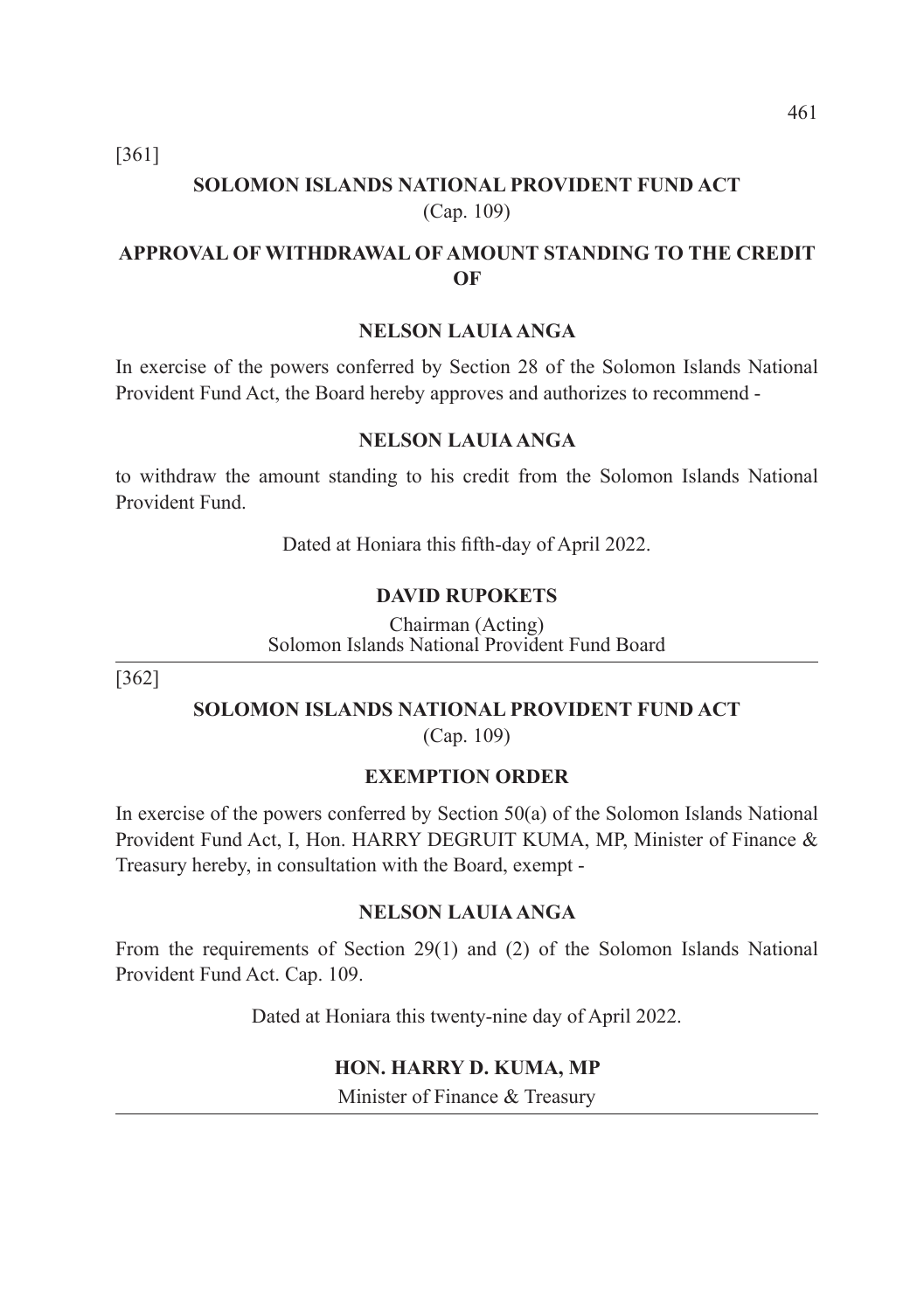[363]

# **SOLOMON ISLANDS NATIONAL PROVIDENT FUND ACT**  (Cap. 109)

# **APPROVAL OF WITHDRAWAL OF AMOUNT STANDING TO THE CREDIT OF**

## **JACOB ZIKULI**

In exercise of the powers conferred by Section 28 of the Solomon Islands National Provident Fund Act, the Board hereby approves and authorizes to recommend -

## **JACOB ZIKULI**

to withdraw the amount standing to his credit from the Solomon Islands National Provident Fund.

Dated at Honiara this fifth-day of April 2022.

## **DAVID RUPOKETS**

Chairman (Acting) Solomon Islands National Provident Fund Board

[364]

## **SOLOMON ISLANDS NATIONAL PROVIDENT FUND ACT**

(Cap. 109)

## **EXEMPTION ORDER**

In exercise of the powers conferred by Section 50(a) of the Solomon Islands National Provident Fund Act, I, Hon. HARRY DEGRUIT KUMA, MP, Minister of Finance & Treasury hereby, in consultation with the Board, exempt -

## **JACOB ZIKULI**

From the requirements of Section 29(1) and (2) of the Solomon Islands National Provident Fund Act. Cap. 109.

Dated at Honiara this twenty-nine day of April 2022.

## **HON. HARRY D. KUMA, MP**

Minister of Finance & Treasury

462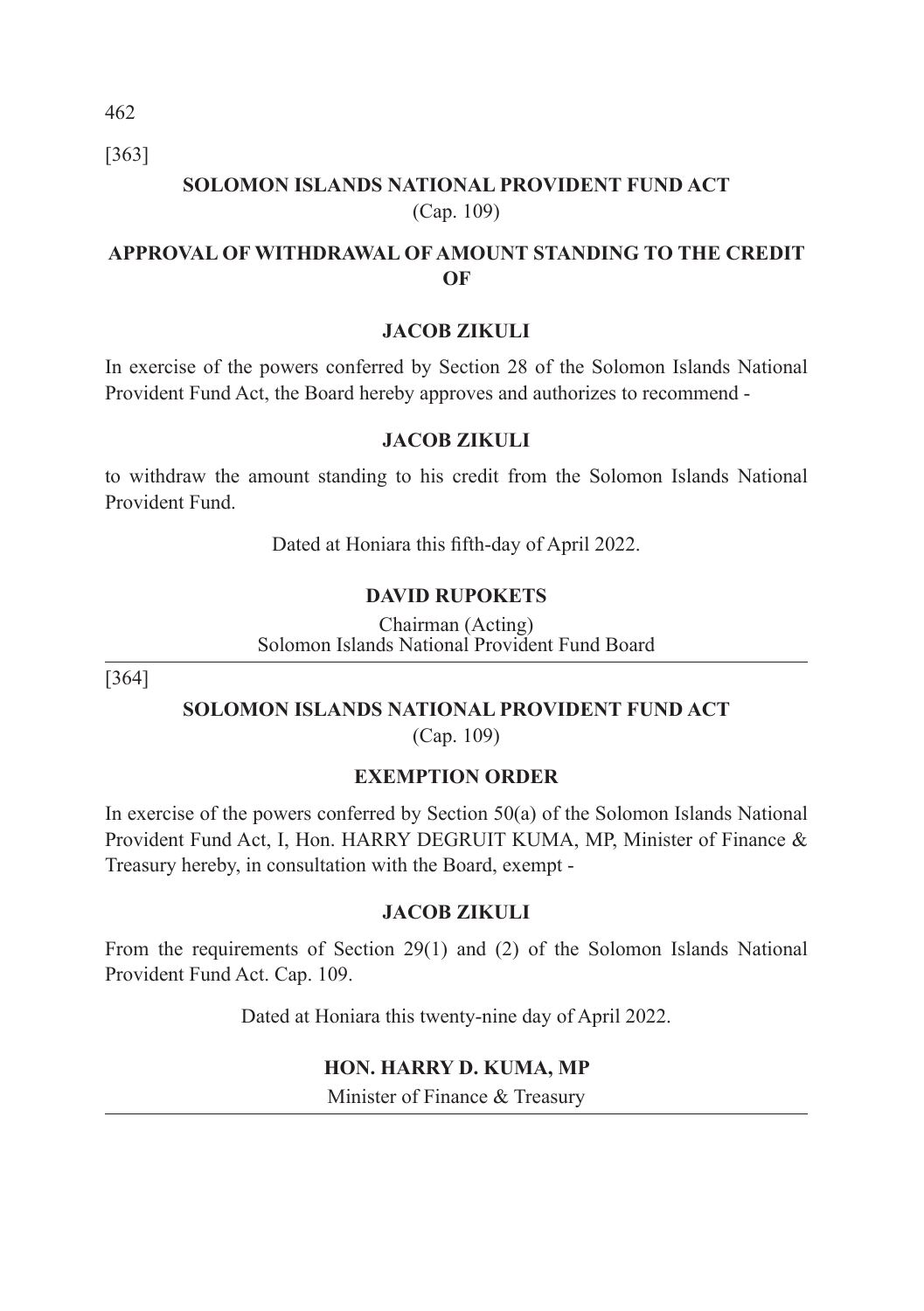[365]

# **SOLOMON ISLANDS NATIONAL PROVIDENT FUND ACT**  (Cap. 109)

# **APPROVAL OF WITHDRAWAL OF AMOUNT STANDING TO THE CREDIT OF**

#### **CLOTILDA LONDEKA**

In exercise of the powers conferred by Section 28 of the Solomon Islands National Provident Fund Act, the Board hereby approves and authorizes to recommend -

#### **CLOTILDA LONDEKA**

to withdraw the amount standing to his credit from the Solomon Islands National Provident Fund.

Dated at Honiara this fifth-day of April 2022.

#### **DAVID RUPOKETS**

Chairman (Acting) Solomon Islands National Provident Fund Board

[366]

## **SOLOMON ISLANDS NATIONAL PROVIDENT FUND ACT**

(Cap. 109)

## **EXEMPTION ORDER**

In exercise of the powers conferred by Section 50(a) of the Solomon Islands National Provident Fund Act, I, Hon. HARRY DEGRUIT KUMA, MP, Minister of Finance & Treasury hereby, in consultation with the Board, exempt -

## **CLOTILDA LONDEKA**

From the requirements of Section 29(1) and (2) of the Solomon Islands National Provident Fund Act. Cap. 109.

Dated at Honiara this twenty-nine day of April 2022.

#### **HON. HARRY D. KUMA, MP**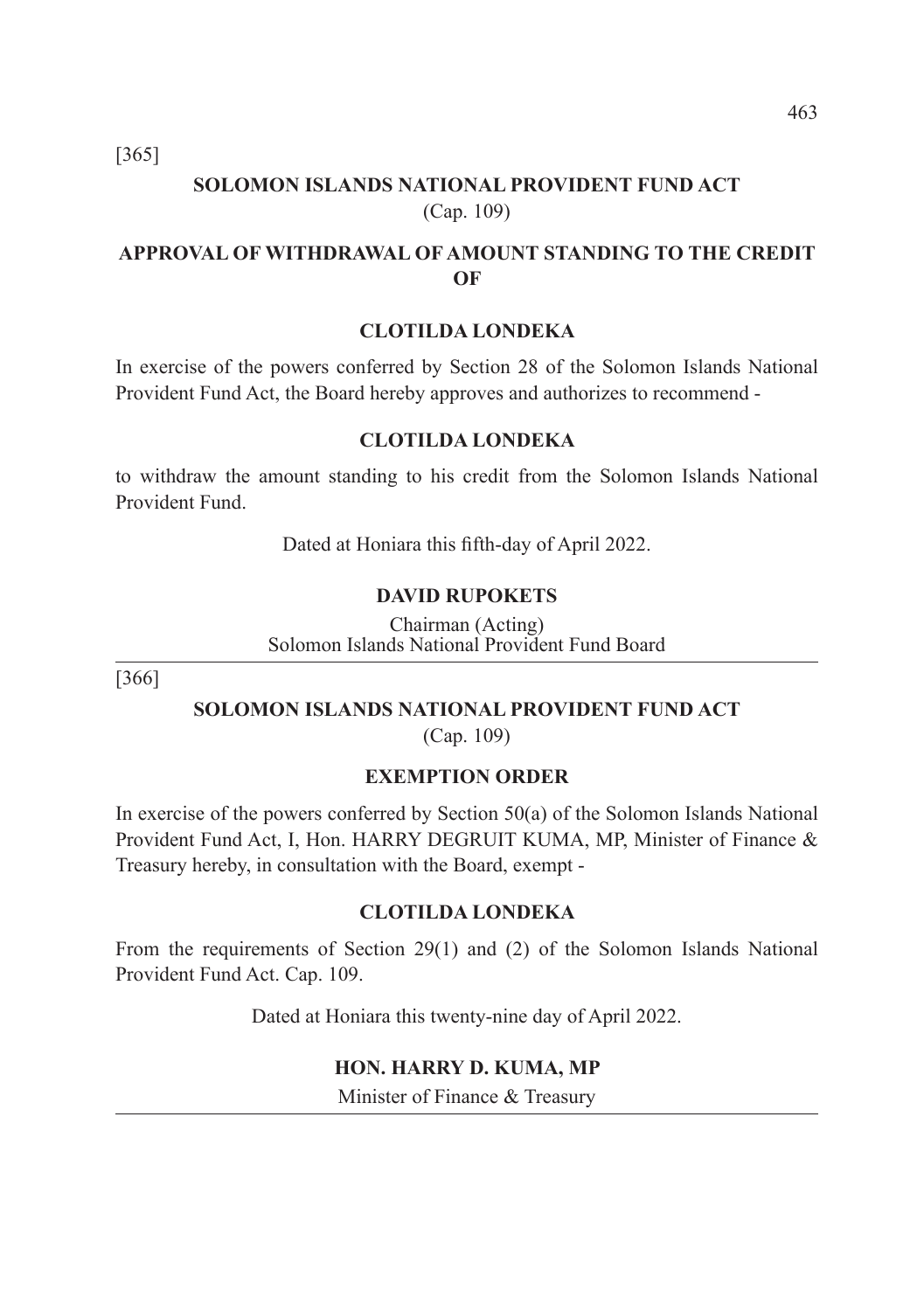464

[367]

**SOLOMON ISLANDS NATIONAL PROVIDENT FUND ACT**  (Cap. 109)

# **APPROVAL OF WITHDRAWAL OF AMOUNT STANDING TO THE CREDIT OF**

## **EMERIKO DALEI**

In exercise of the powers conferred by Section 28 of the Solomon Islands National Provident Fund Act, the Board hereby approves and authorizes to recommend -

## **EMERIKO DALEI**

to withdraw the amount standing to his credit from the Solomon Islands National Provident Fund.

Dated at Honiara this fifth-day of April 2022.

## **DAVID RUPOKETS**

Chairman (Acting) Solomon Islands National Provident Fund Board

[368]

# **SOLOMON ISLANDS NATIONAL PROVIDENT FUND ACT**

(Cap. 109)

# **EXEMPTION ORDER**

In exercise of the powers conferred by Section 50(a) of the Solomon Islands National Provident Fund Act, I, Hon. HARRY DEGRUIT KUMA, MP, Minister of Finance & Treasury hereby, in consultation with the Board, exempt -

## **EMERIKO DALEI**

From the requirements of Section 29(1) and (2) of the Solomon Islands National Provident Fund Act. Cap. 109.

Dated at Honiara this twenty-nine day of April 2022.

# **HON. HARRY D. KUMA, MP**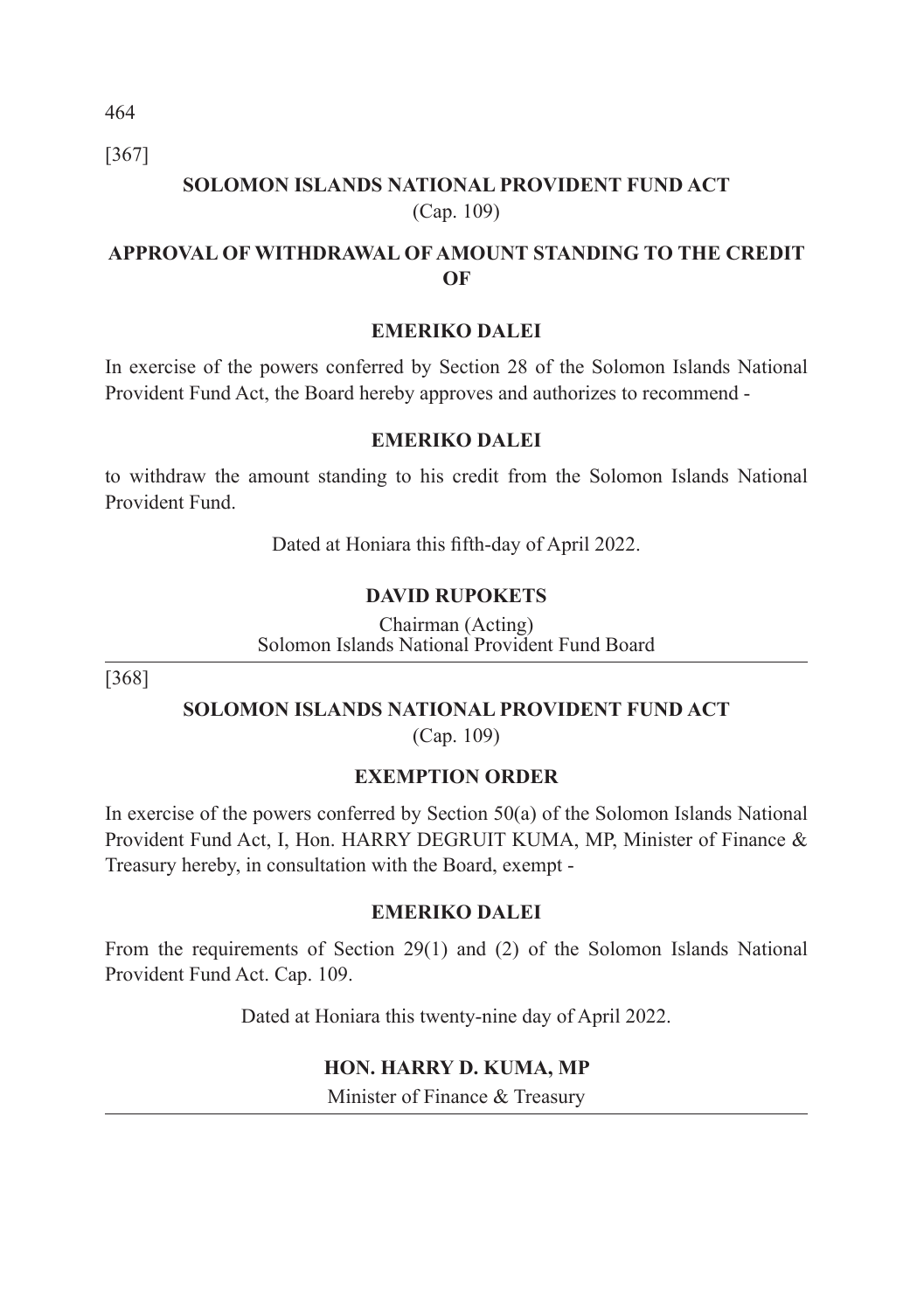[369]

# **SOLOMON ISLANDS NATIONAL PROVIDENT FUND ACT**  (Cap. 109)

# **APPROVAL OF WITHDRAWAL OF AMOUNT STANDING TO THE CREDIT OF**

#### **LESLIE FUGUI**

In exercise of the powers conferred by Section 28 of the Solomon Islands National Provident Fund Act, the Board hereby approves and authorizes to recommend -

#### **LESLIE FUGUI**

to withdraw the amount standing to his credit from the Solomon Islands National Provident Fund.

Dated at Honiara this fifth-day of April 2022.

#### **DAVID RUPOKETS**

Chairman (Acting) Solomon Islands National Provident Fund Board

[370]

## **SOLOMON ISLANDS NATIONAL PROVIDENT FUND ACT**

(Cap. 109)

## **EXEMPTION ORDER**

In exercise of the powers conferred by Section 50(a) of the Solomon Islands National Provident Fund Act, I, Hon. HARRY DEGRUIT KUMA, MP, Minister of Finance & Treasury hereby, in consultation with the Board, exempt -

#### **LESLIE FUGUI**

From the requirements of Section 29(1) and (2) of the Solomon Islands National Provident Fund Act. Cap. 109.

Dated at Honiara this twenty-nine day of April 2022.

#### **HON. HARRY D. KUMA, MP**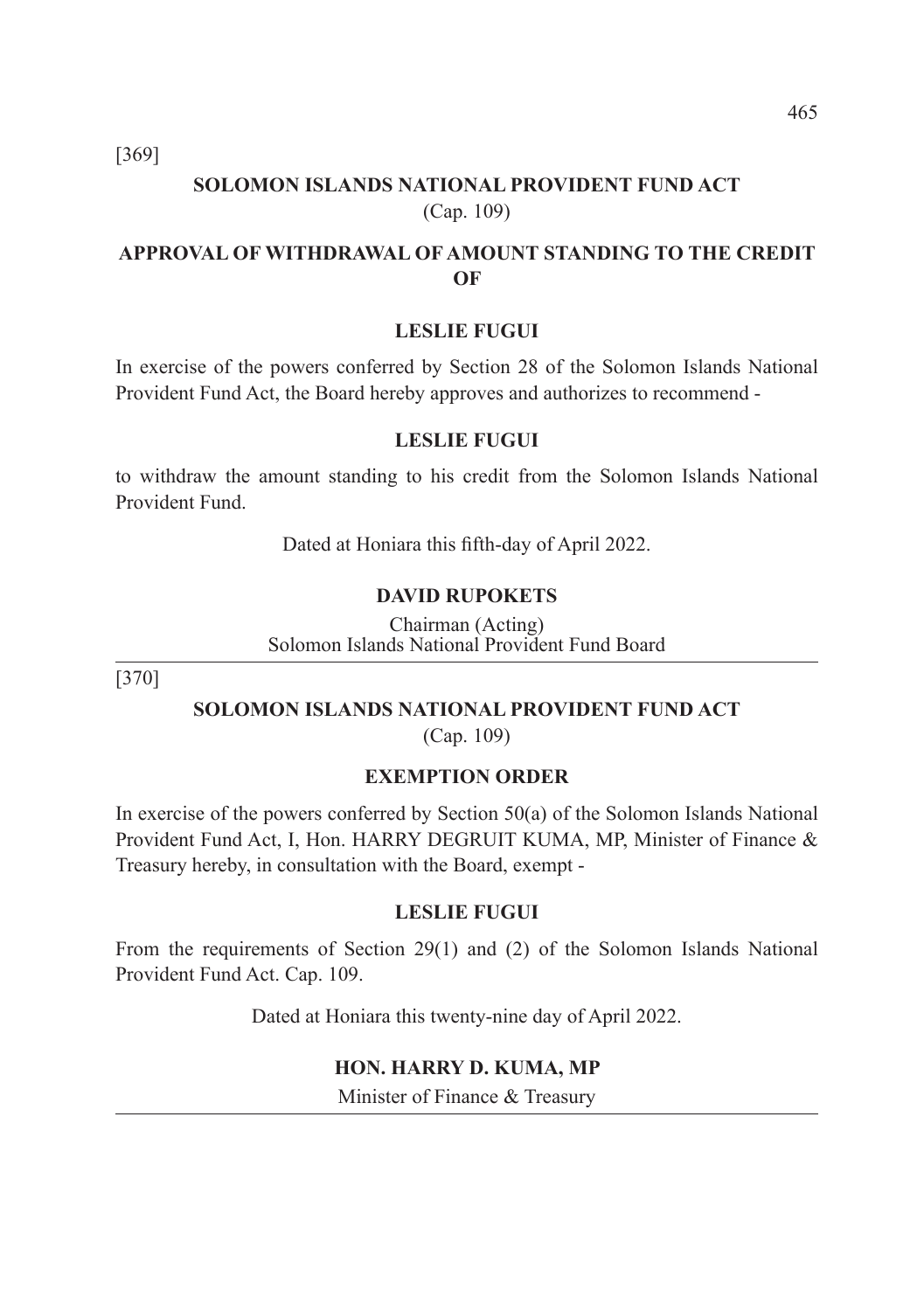466 [371]

# **SOLOMON ISLANDS NATIONAL PROVIDENT FUND ACT**  (Cap. 109)

# **APPROVAL OF WITHDRAWAL OF AMOUNT STANDING TO THE CREDIT OF**

## **MICHAEL LAUBUSUA**

In exercise of the powers conferred by Section 28 of the Solomon Islands National Provident Fund Act, the Board hereby approves and authorizes to recommend -

## **MICHAEL LAUBUSUA**

to withdraw the amount standing to his credit from the Solomon Islands National Provident Fund.

Dated at Honiara this fifth-day of April 2022.

## **DAVID RUPOKETS**

Chairman (Acting) Solomon Islands National Provident Fund Board

[372]

## **SOLOMON ISLANDS NATIONAL PROVIDENT FUND ACT**

(Cap. 109)

## **EXEMPTION ORDER**

In exercise of the powers conferred by Section 50(a) of the Solomon Islands National Provident Fund Act, I, Hon. HARRY DEGRUIT KUMA, MP, Minister of Finance & Treasury hereby, in consultation with the Board, exempt -

## **MICHAEL LAUBUSUA**

From the requirements of Section 29(1) and (2) of the Solomon Islands National Provident Fund Act. Cap. 109.

Dated at Honiara this twenty-nine day of April 2022.

## **HON. HARRY D. KUMA, MP**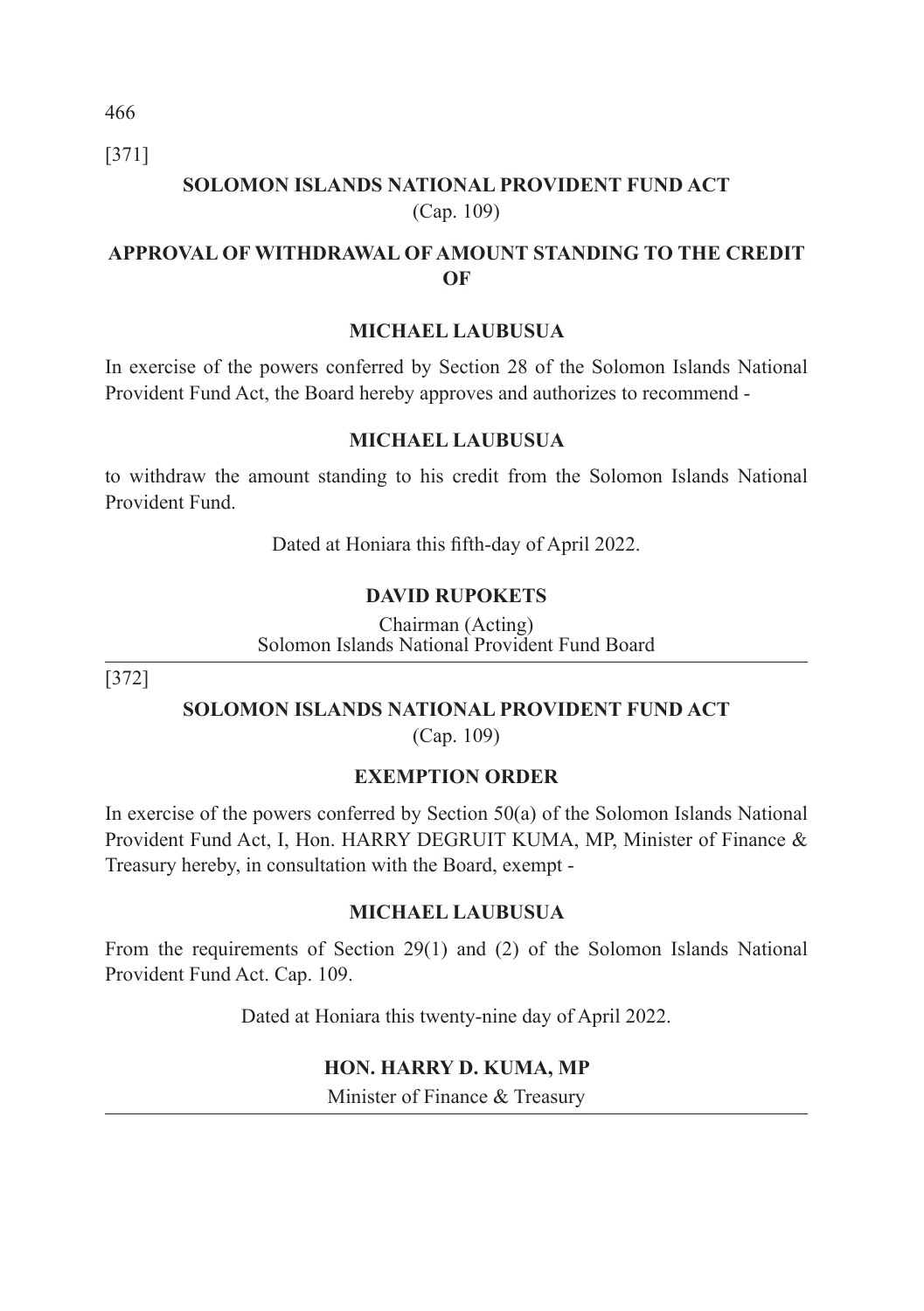[373]

# **SOLOMON ISLANDS NATIONAL PROVIDENT FUND ACT**  (Cap. 109)

# **APPROVAL OF WITHDRAWAL OF AMOUNT STANDING TO THE CREDIT OF**

#### **RONI VAEBOI**

In exercise of the powers conferred by Section 28 of the Solomon Islands National Provident Fund Act, the Board hereby approves and authorizes to recommend -

#### **RONI VAEBOI**

to withdraw the amount standing to his credit from the Solomon Islands National Provident Fund.

Dated at Honiara this fifth-day of April 2022.

#### **DAVID RUPOKETS**

Chairman (Acting) Solomon Islands National Provident Fund Board

[374]

## **SOLOMON ISLANDS NATIONAL PROVIDENT FUND ACT**

(Cap. 109)

## **EXEMPTION ORDER**

In exercise of the powers conferred by Section 50(a) of the Solomon Islands National Provident Fund Act, I, Hon. HARRY DEGRUIT KUMA, MP, Minister of Finance & Treasury hereby, in consultation with the Board, exempt -

#### **RONI VAEBOI**

From the requirements of Section 29(1) and (2) of the Solomon Islands National Provident Fund Act. Cap. 109.

Dated at Honiara this twenty-nine day of April 2022.

#### **HON. HARRY D. KUMA, MP**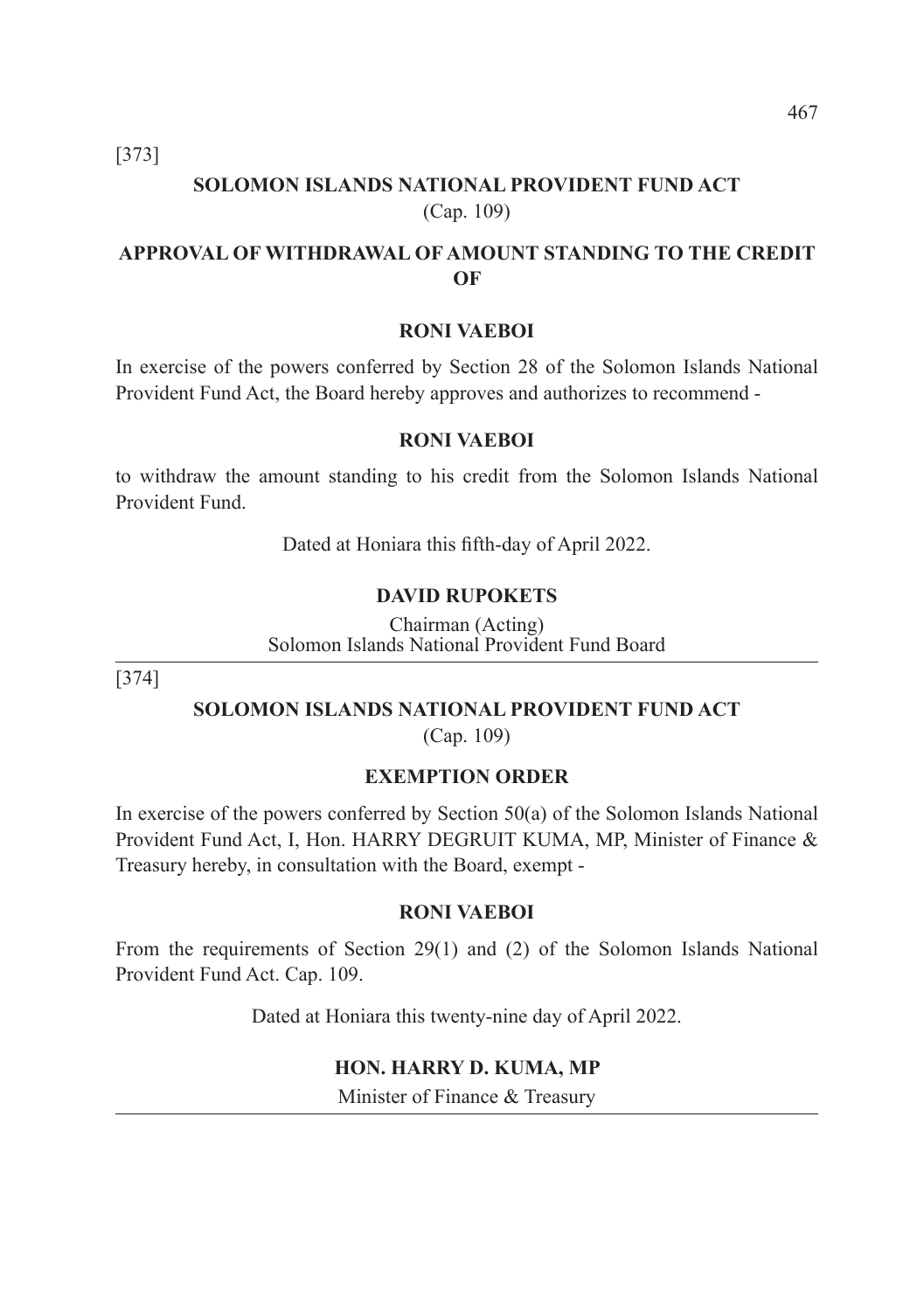[375]

# **SOLOMON ISLANDS NATIONAL PROVIDENT FUND ACT**  (Cap. 109)

# **APPROVAL OF WITHDRAWAL OF AMOUNT STANDING TO THE CREDIT OF**

## **FABIANO BAOMATE**

In exercise of the powers conferred by Section 28 of the Solomon Islands National Provident Fund Act, the Board hereby approves and authorizes to recommend -

#### **FABIANO BAOMATE**

to withdraw the amount standing to his credit from the Solomon Islands National Provident Fund.

Dated at Honiara this fifth-day of April 2022.

## **DAVID RUPOKETS**

Chairman (Acting) Solomon Islands National Provident Fund Board

[376]

## **SOLOMON ISLANDS NATIONAL PROVIDENT FUND ACT**

(Cap. 109)

## **EXEMPTION ORDER**

In exercise of the powers conferred by Section 50(a) of the Solomon Islands National Provident Fund Act, I, Hon. HARRY DEGRUIT KUMA, MP, Minister of Finance & Treasury hereby, in consultation with the Board, exempt -

#### **FABIANO BAOMATE**

From the requirements of Section 29(1) and (2) of the Solomon Islands National Provident Fund Act. Cap. 109.

Dated at Honiara this fifth-day of April 2022.

#### **HON. HARRY D. KUMA, MP**

Minister of Finance & Treasury

468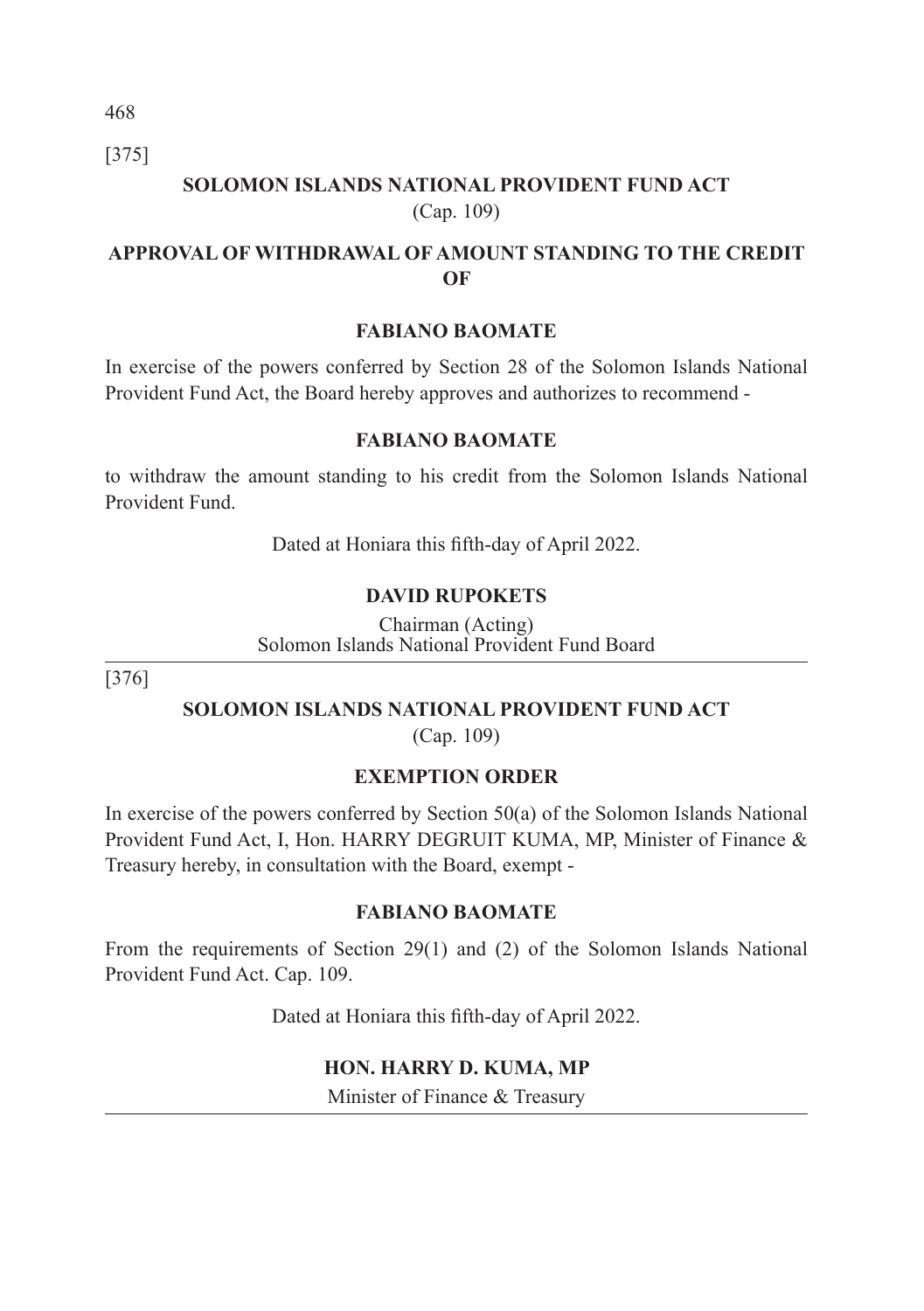[377]

# **SOLOMON ISLANDS NATIONAL PROVIDENT FUND ACT**  (Cap. 109)

# **APPROVAL OF WITHDRAWAL OF AMOUNT STANDING TO THE CREDIT OF**

## **REBECCA BIRD**

In exercise of the powers conferred by Section 28 of the Solomon Islands National Provident Fund Act, the Board hereby approves and authorizes to recommend -

#### **REBECCA BIRD**

to withdraw the amount standing to his credit from the Solomon Islands National Provident Fund.

Dated at Honiara this fifth-day of April 2022.

#### **DAVID RUPOKETS**

Chairman (Acting) Solomon Islands National Provident Fund Board

[378]

## **SOLOMON ISLANDS NATIONAL PROVIDENT FUND ACT**

(Cap. 109)

#### **EXEMPTION ORDER**

In exercise of the powers conferred by Section 50(a) of the Solomon Islands National Provident Fund Act, I, Hon. HARRY DEGRUIT KUMA, MP, Minister of Finance & Treasury hereby, in consultation with the Board, exempt -

#### **REBECCA BIRD**

From the requirements of Section 29(1) and (2) of the Solomon Islands National Provident Fund Act. Cap. 109.

Dated at Honiara this fifth-day of April 2022.

#### **HON. HARRY D. KUMA, MP**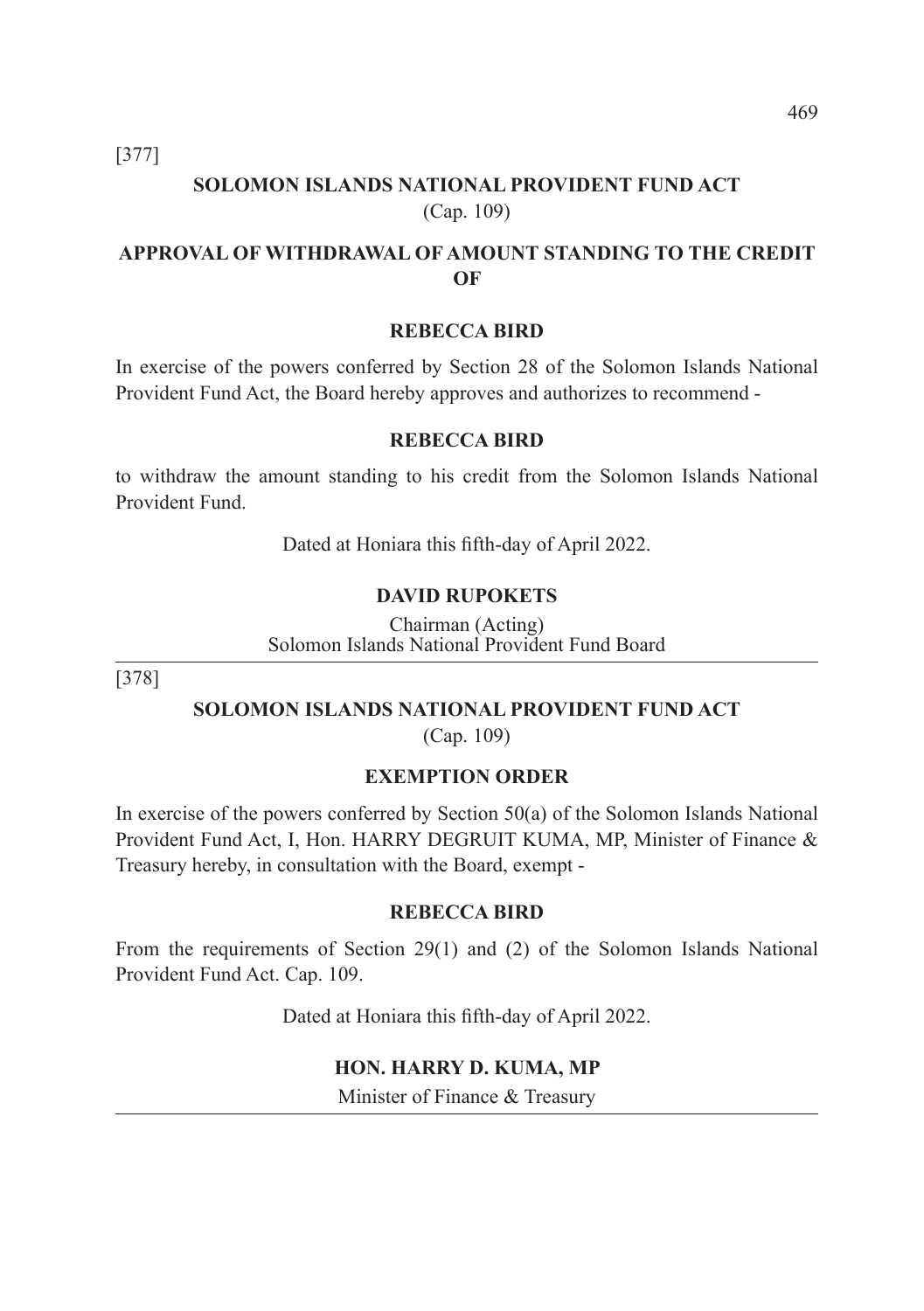470 [379]

> **SOLOMON ISLANDS NATIONAL PROVIDENT FUND ACT**  (Cap. 109)

# **APPROVAL OF WITHDRAWAL OF AMOUNT STANDING TO THE CREDIT OF**

## **GEORGE MELEUTO**

In exercise of the powers conferred by Section 28 of the Solomon Islands National Provident Fund Act, the Board hereby approves and authorizes to recommend -

## **GEORGE MELEUTO**

to withdraw the amount standing to his credit from the Solomon Islands National Provident Fund.

Dated at Honiara this fifth-day of April 2022.

## **DAVID RUPOKETS**

Chairman (Acting) Solomon Islands National Provident Fund Board

[380]

## **SOLOMON ISLANDS NATIONAL PROVIDENT FUND ACT**

(Cap. 109)

## **EXEMPTION ORDER**

In exercise of the powers conferred by Section 50(a) of the Solomon Islands National Provident Fund Act, I, Hon. HARRY DEGRUIT KUMA, MP, Minister of Finance & Treasury hereby, in consultation with the Board, exempt -

## **GEORGE MELEUTO**

From the requirements of Section 29(1) and (2) of the Solomon Islands National Provident Fund Act. Cap. 109.

Dated at Honiara this fifth-day of April 2022.

## **HON. HARRY D. KUMA, MP**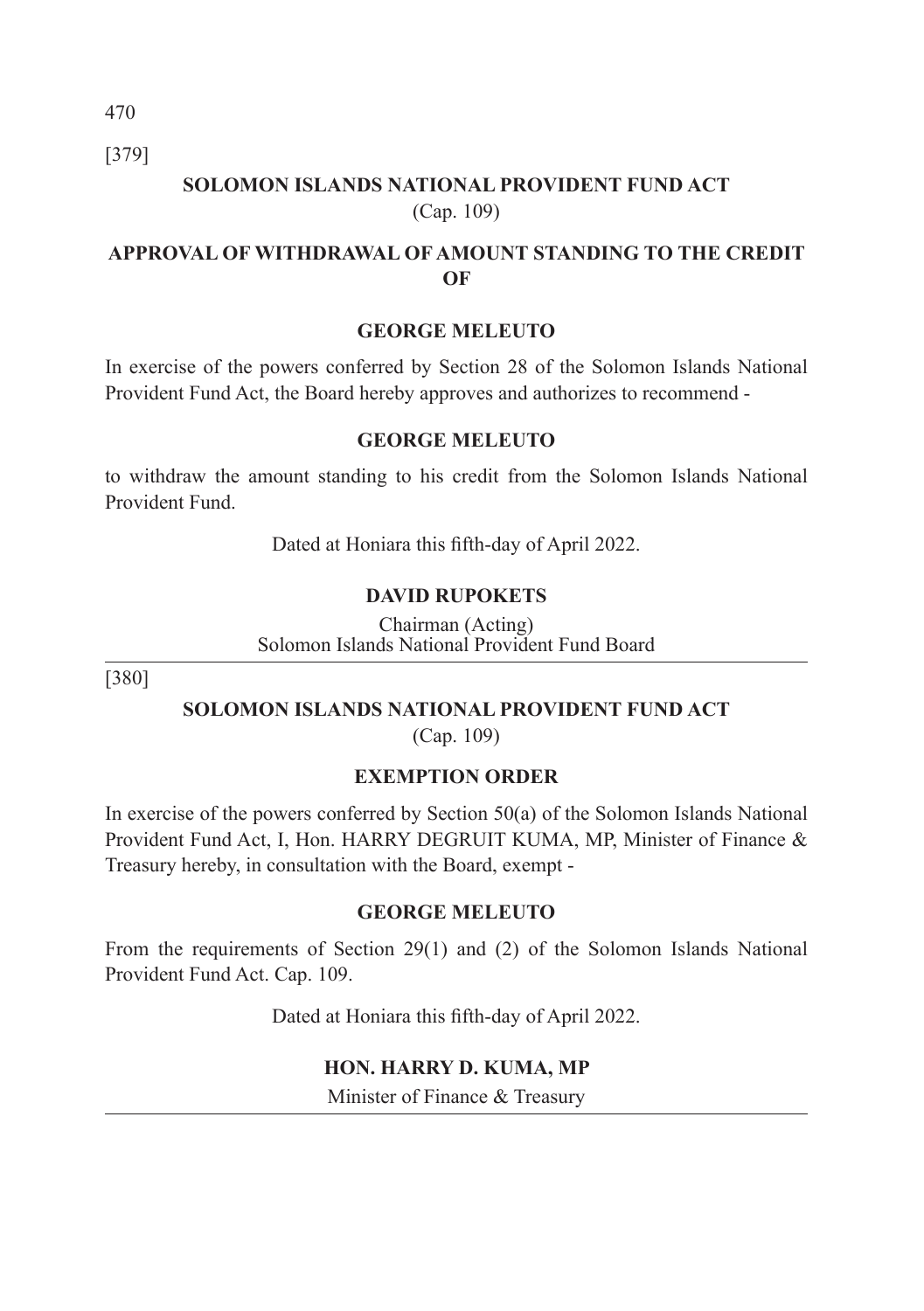[381]

# **SOLOMON ISLANDS NATIONAL PROVIDENT FUND ACT**  (Cap. 109)

# **APPROVAL OF WITHDRAWAL OF AMOUNT STANDING TO THE CREDIT OF**

#### **EDWARD KENNEDY SITANA**

In exercise of the powers conferred by Section 28 of the Solomon Islands National Provident Fund Act, the Board hereby approves and authorizes to recommend-

#### **EDWARD KENNEDY SITANA**

to withdraw the amount standing to his credit from the Solomon Islands National Provident Fund.

Dated at Honiara this fifth-day of April 2022.

#### **DAVID RUPOKETS**

Chairman (Acting) Solomon Islands National Provident Fund Board

[382]

#### **SOLOMON ISLANDS NATIONAL PROVIDENT FUND ACT**

(Cap. 109)

## **EXEMPTION ORDER**

In exercise of the powers conferred by Section 50(a) of the Solomon Islands National Provident Fund Act, I, Hon. HARRY DEGRUIT KUMA, MP, Minister of Finance & Treasury hereby, in consultation with the Board, exempt -

#### **EDWARD KENNEDY SITANA**

From the requirements of Section 29(1) and (2) of the Solomon Islands National Provident Fund Act. Cap. 109.

Dated at Honiara this fifth-day of April 2022.

#### **HON. HARRY D. KUMA, MP**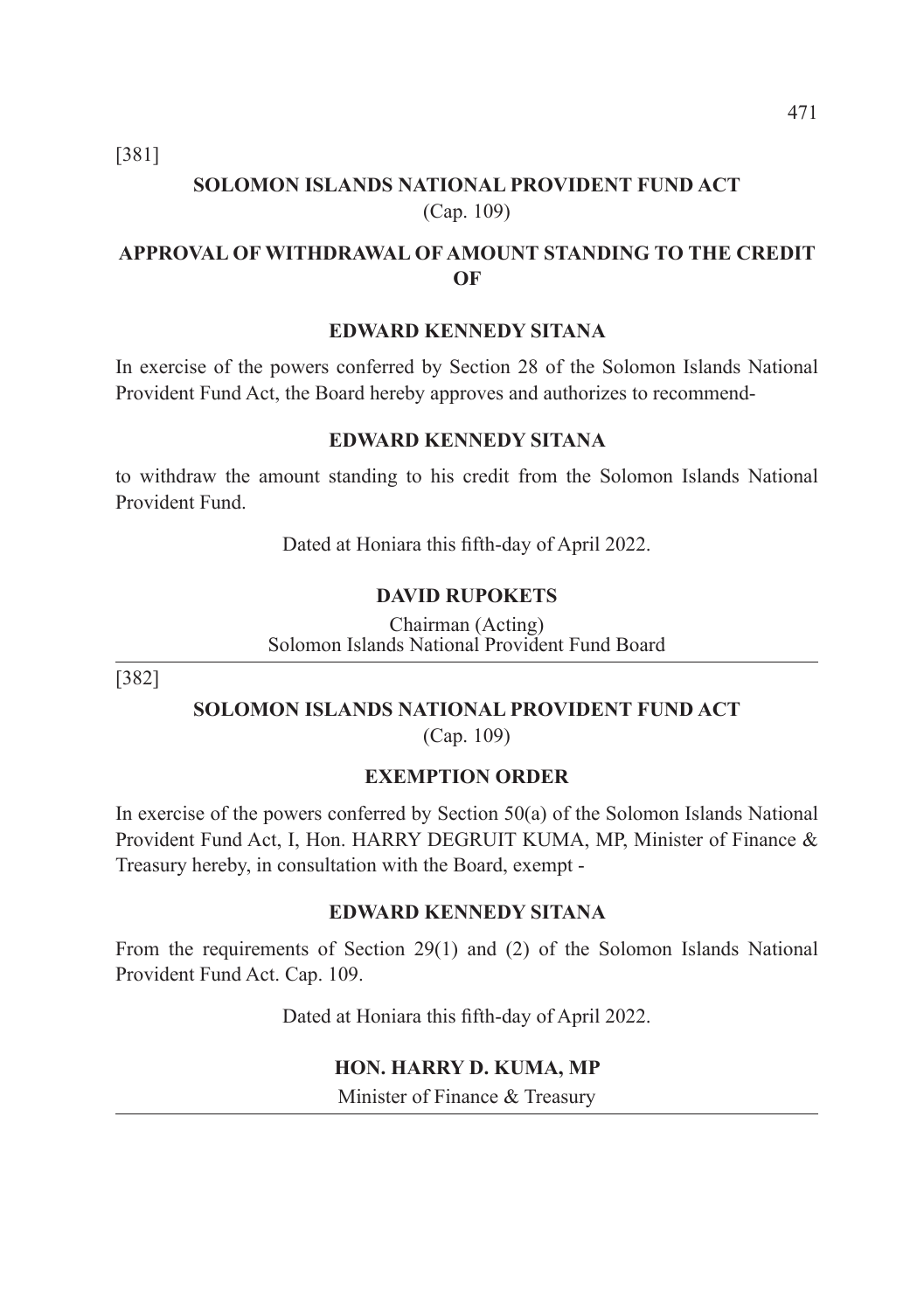472 [383]

# **SOLOMON ISLANDS NATIONAL PROVIDENT FUND ACT**  (Cap. 109)

# **APPROVAL OF WITHDRAWAL OF AMOUNT STANDING TO THE CREDIT OF**

## **JOHN ADOMEA**

In exercise of the powers conferred by Section 28 of the Solomon Islands National Provident Fund Act, the Board hereby approves and authorizes to recommend -

#### **JOHN ADOMEA**

to withdraw the amount standing to his credit from the Solomon Islands National Provident Fund.

Dated at Honiara this fifth-day of April 2022.

#### **DAVID RUPOKETS**

Chairman (Acting) Solomon Islands National Provident Fund Board

[384]

## **SOLOMON ISLANDS NATIONAL PROVIDENT FUND ACT**

(Cap. 109)

## **EXEMPTION ORDER**

In exercise of the powers conferred by Section 50(a) of the Solomon Islands National Provident Fund Act, I, Hon. HARRY DEGRUIT KUMA, MP, Minister of Finance & Treasury hereby, in consultation with the Board, exempt -

## **JOHN ADOMEA**

From the requirements of Section 29(1) and (2) of the Solomon Islands National Provident Fund Act. Cap. 109.

Dated at Honiara this fifth-day of April 2022.

#### **HON. HARRY D. KUMA, MP**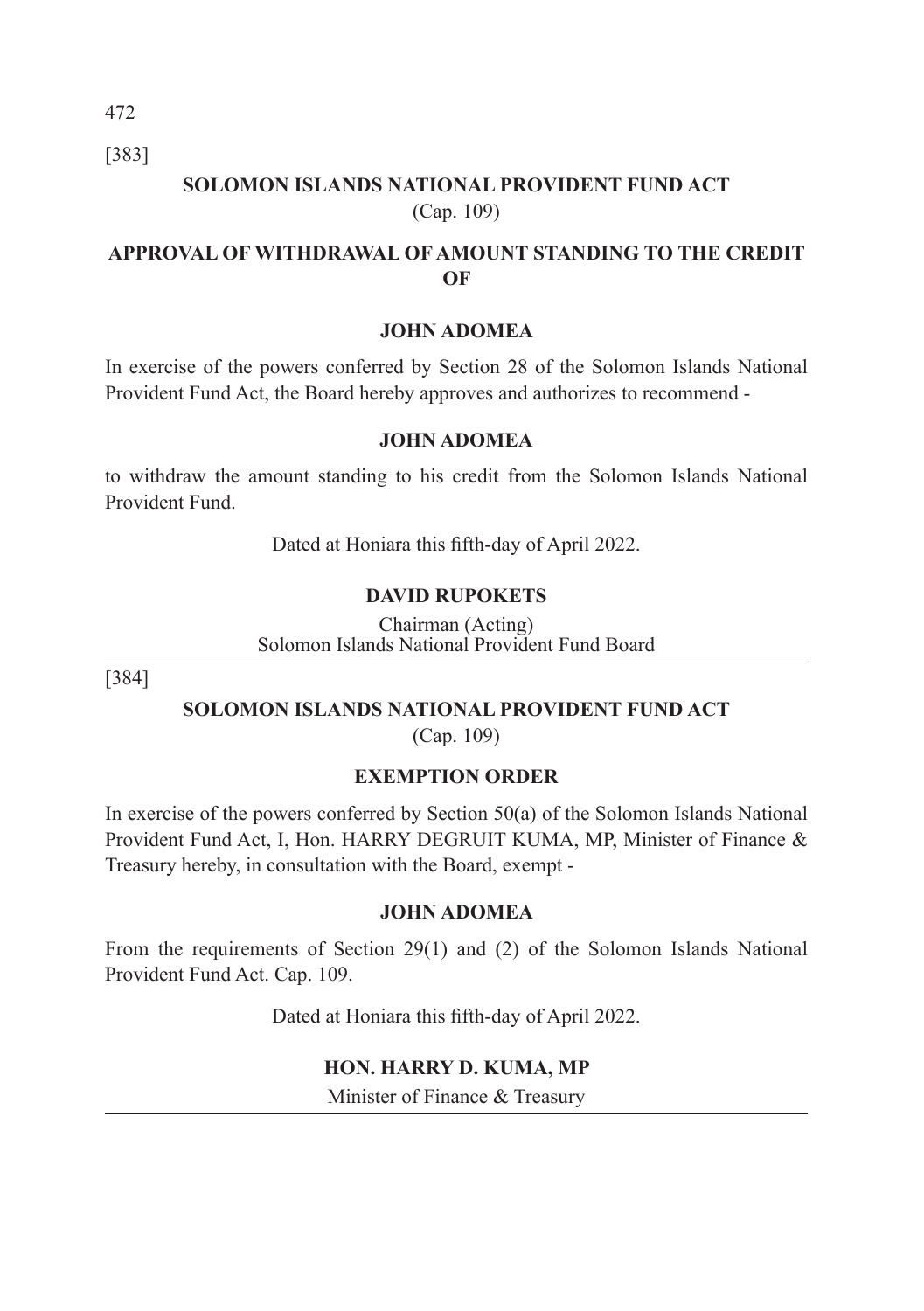[385]

# **SOLOMON ISLANDS NATIONAL PROVIDENT FUND ACT**  (Cap. 109)

# **APPROVAL OF WITHDRAWAL OF AMOUNT STANDING TO THE CREDIT OF**

#### **PHILIP PETER WASI**

In exercise of the powers conferred by Section 28 of the Solomon Islands National Provident Fund Act, the Board hereby approves and authorizes to recommend -

#### **PHILIP PETER WASI**

to withdraw the amount standing to his credit from the Solomon Islands National Provident Fund.

Dated at Honiara this fifth-day of April 2022.

#### **DAVID RUPOKETS**

Chairman (Acting) Solomon Islands National Provident Fund Board

[386]

## **SOLOMON ISLANDS NATIONAL PROVIDENT FUND ACT**

(Cap. 109)

## **EXEMPTION ORDER**

In exercise of the powers conferred by Section 50(a) of the Solomon Islands National Provident Fund Act, I, Hon. HARRY DEGRUIT KUMA, MP, Minister of Finance & Treasury hereby, in consultation with the Board, exempt -

#### **PHILIP PETER WASI**

From the requirements of Section 29(1) and (2) of the Solomon Islands National Provident Fund Act. Cap. 109.

Dated at Honiara this fifth-day of April 2022.

#### **HON. HARRY D. KUMA, MP**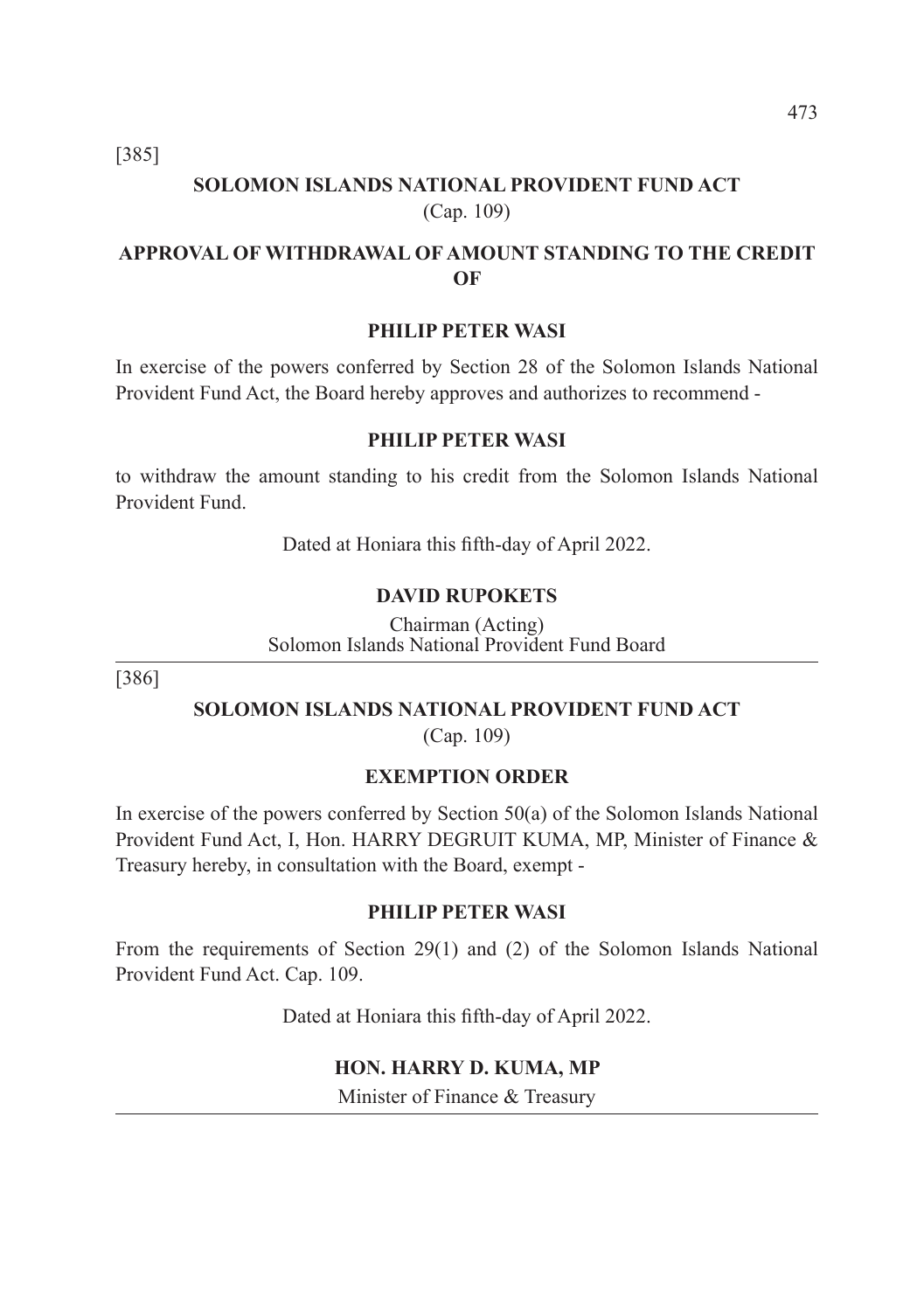474 [387]

# **SOLOMON ISLANDS NATIONAL PROVIDENT FUND ACT**  (Cap. 109)

# **APPROVAL OF WITHDRAWAL OF AMOUNT STANDING TO THE CREDIT OF**

## **HELEN SAENI LEVO**

In exercise of the powers conferred by Section 28 of the Solomon Islands National Provident Fund Act, the Board hereby approves and authorizes to recommend -

## **HELEN SAENI LEVO**

to withdraw the amount standing to his credit from the Solomon Islands National Provident Fund.

Dated at Honiara this fifth-day of April 2022.

## **DAVID RUPOKETS**

Chairman (Acting) Solomon Islands National Provident Fund Board

[388]

## **SOLOMON ISLANDS NATIONAL PROVIDENT FUND ACT**

(Cap. 109)

## **EXEMPTION ORDER**

In exercise of the powers conferred by Section 50(a) of the Solomon Islands National Provident Fund Act, I, Hon. HARRY DEGRUIT KUMA, MP, Minister of Finance & Treasury hereby, in consultation with the Board, exempt -

# **HELEN SAENI LEVO**

From the requirements of Section 29(1) and (2) of the Solomon Islands National Provident Fund Act. Cap. 109.

Dated at Honiara this fifth-day of April 2022.

## **HON. HARRY D. KUMA, MP**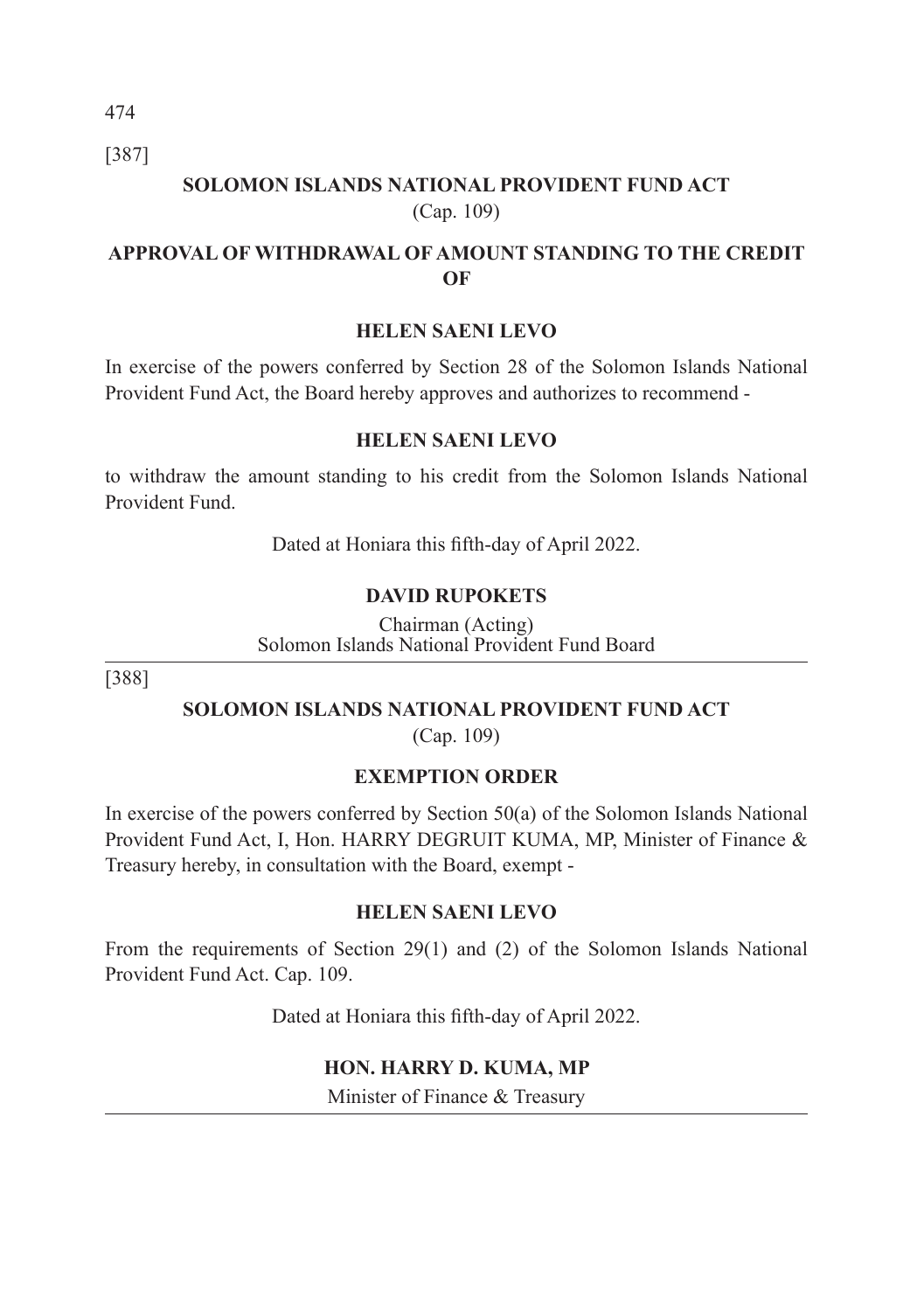[389]

# **SOLOMON ISLANDS NATIONAL PROVIDENT FUND ACT**  (Cap. 109)

# **APPROVAL OF WITHDRAWAL OF AMOUNT STANDING TO THE CREDIT OF**

#### **JACK EREABU**

In exercise of the powers conferred by Section 28 of the Solomon Islands National Provident Fund Act, the Board hereby approves and authorizes to recommend -

#### **JACK EREABU**

to withdraw the amount standing to his credit from the Solomon Islands National Provident Fund.

Dated at Honiara this fifth-day of April 2022.

#### **DAVID RUPOKETS**

Chairman (Acting) Solomon Islands National Provident Fund Board

[390]

## **SOLOMON ISLANDS NATIONAL PROVIDENT FUND ACT**

(Cap. 109)

## **EXEMPTION ORDER**

In exercise of the powers conferred by Section 50(a) of the Solomon Islands National Provident Fund Act, I, Hon. HARRY DEGRUIT KUMA, MP, Minister of Finance & Treasury hereby, in consultation with the Board, exempt -

#### **JACK EREABU**

From the requirements of Section 29(1) and (2) of the Solomon Islands National Provident Fund Act. Cap. 109.

Dated at Honiara this fifth-day of April 2022.

#### **HON. HARRY D. KUMA, MP**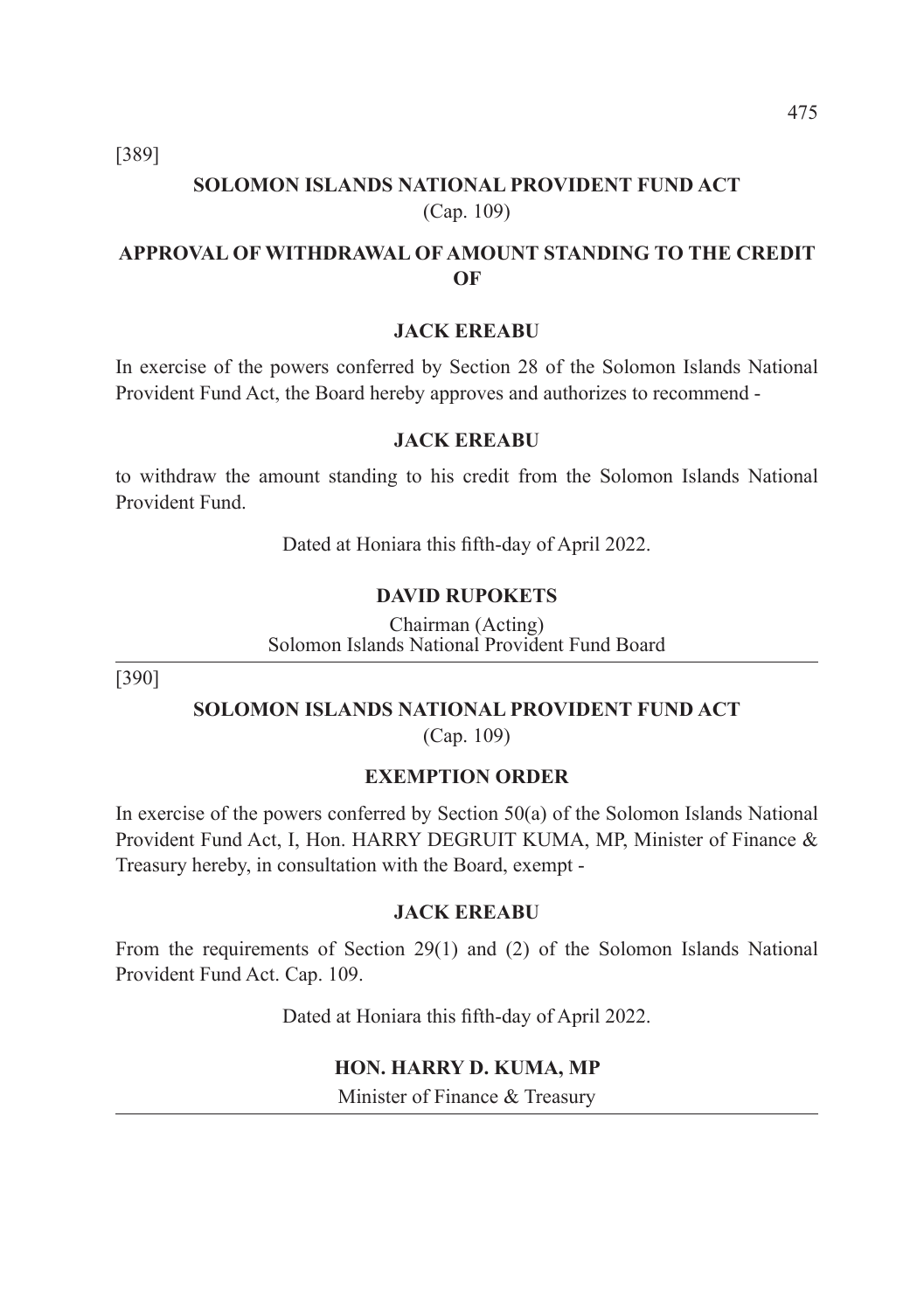[391]

# **SOLOMON ISLANDS NATIONAL PROVIDENT FUND ACT**  (Cap. 109)

# **APPROVAL OF WITHDRAWAL OF AMOUNT STANDING TO THE CREDIT OF**

## **JOSEPHINE PITA**

In exercise of the powers conferred by Section 28 of the Solomon Islands National Provident Fund Act, the Board hereby approves and authorizes to recommend -

## **JOSEPHINE PITA**

to withdraw the amount standing to his credit from the Solomon Islands National Provident Fund.

Dated at Honiara this fifth-day of April 2022.

## **DAVID RUPOKETS**

Chairman (Acting) Solomon Islands National Provident Fund Board

[392]

# **SOLOMON ISLANDS NATIONAL PROVIDENT FUND ACT**

(Cap. 109)

# **EXEMPTION ORDER**

In exercise of the powers conferred by Section 50(a) of the Solomon Islands National Provident Fund Act, I, Hon. HARRY DEGRUIT KUMA, MP, Minister of Finance & Treasury hereby, in consultation with the Board, exempt -

## **JOSEPHINE PITA**

From the requirements of Section 29(1) and (2) of the Solomon Islands National Provident Fund Act. Cap. 109.

Dated at Honiara this fifth-day of April 2022.

# **HON. HARRY D. KUMA, MP**

Minister of Finance & Treasury

476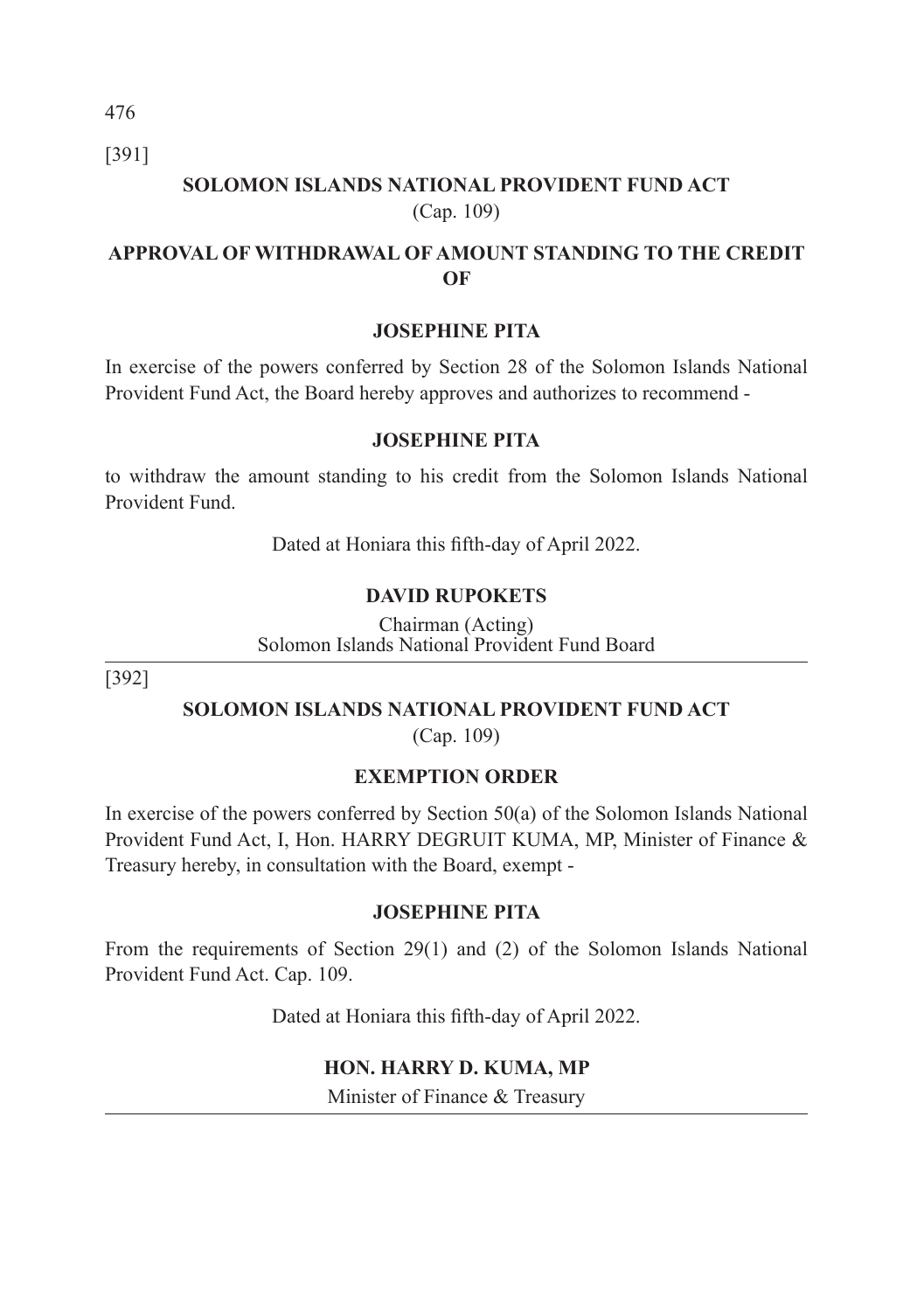[393]

# **SOLOMON ISLANDS NATIONAL PROVIDENT FUND ACT**  (Cap. 109)

# **APPROVAL OF WITHDRAWAL OF AMOUNT STANDING TO THE CREDIT OF**

#### **THOMPSON BERO**

In exercise of the powers conferred by Section 28 of the Solomon Islands National Provident Fund Act, the Board hereby approves and authorizes to recommend -

#### **THOMPSON BERO**

to withdraw the amount standing to his credit from the Solomon Islands National Provident Fund.

Dated at Honiara this fifth-day of April 2022.

#### **DAVID RUPOKETS**

Chairman (Acting) Solomon Islands National Provident Fund Board

[394]

## **SOLOMON ISLANDS NATIONAL PROVIDENT FUND ACT**

(Cap. 109)

## **EXEMPTION ORDER**

In exercise of the powers conferred by Section 50(a) of the Solomon Islands National Provident Fund Act, I, Hon. HARRY DEGRUIT KUMA, MP, Minister of Finance & Treasury hereby, in consultation with the Board, exempt -

#### **THOMPSON BERO**

From the requirements of Section 29(1) and (2) of the Solomon Islands National Provident Fund Act. Cap. 109.

Dated at Honiara this fifth-day of April 2022.

#### **HON. HARRY D. KUMA, MP**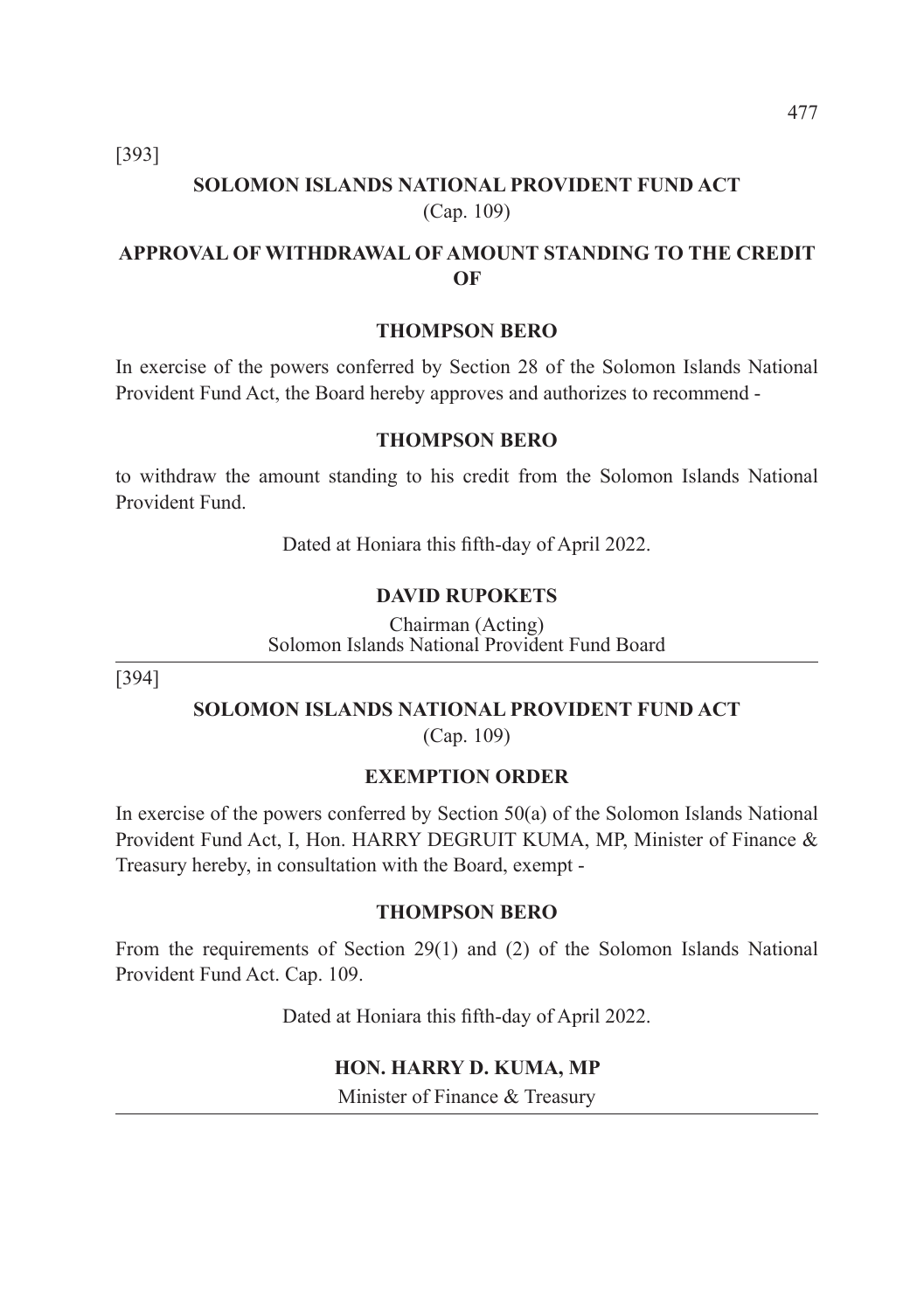[395]

# **SOLOMON ISLANDS NATIONAL PROVIDENT FUND ACT**  (Cap. 109)

# **APPROVAL OF WITHDRAWAL OF AMOUNT STANDING TO THE CREDIT OF**

## **JULIE BELAVAQARA**

In exercise of the powers conferred by Section 28 of the Solomon Islands National Provident Fund Act, the Board hereby approves and authorizes to recommend -

#### **JULIE BELAVAQARA**

to withdraw the amount standing to his credit from the Solomon Islands National Provident Fund.

Dated at Honiara this fifth-day of April 2022.

#### **DAVID RUPOKETS**

Chairman (Acting) Solomon Islands National Provident Fund Board

[396]

## **SOLOMON ISLANDS NATIONAL PROVIDENT FUND ACT**

(Cap. 109)

## **EXEMPTION ORDER**

In exercise of the powers conferred by Section 50(a) of the Solomon Islands National Provident Fund Act, I, Hon. HARRY DEGRUIT KUMA, MP, Minister of Finance & Treasury hereby, in consultation with the Board, exempt -

#### **JULIE BELAVAQARA**

From the requirements of Section 29(1) and (2) of the Solomon Islands National Provident Fund Act. Cap. 109.

Dated at Honiara this fifth-day of April 2022.

#### **HON. HARRY D. KUMA, MP**

Minister of Finance & Treasury

478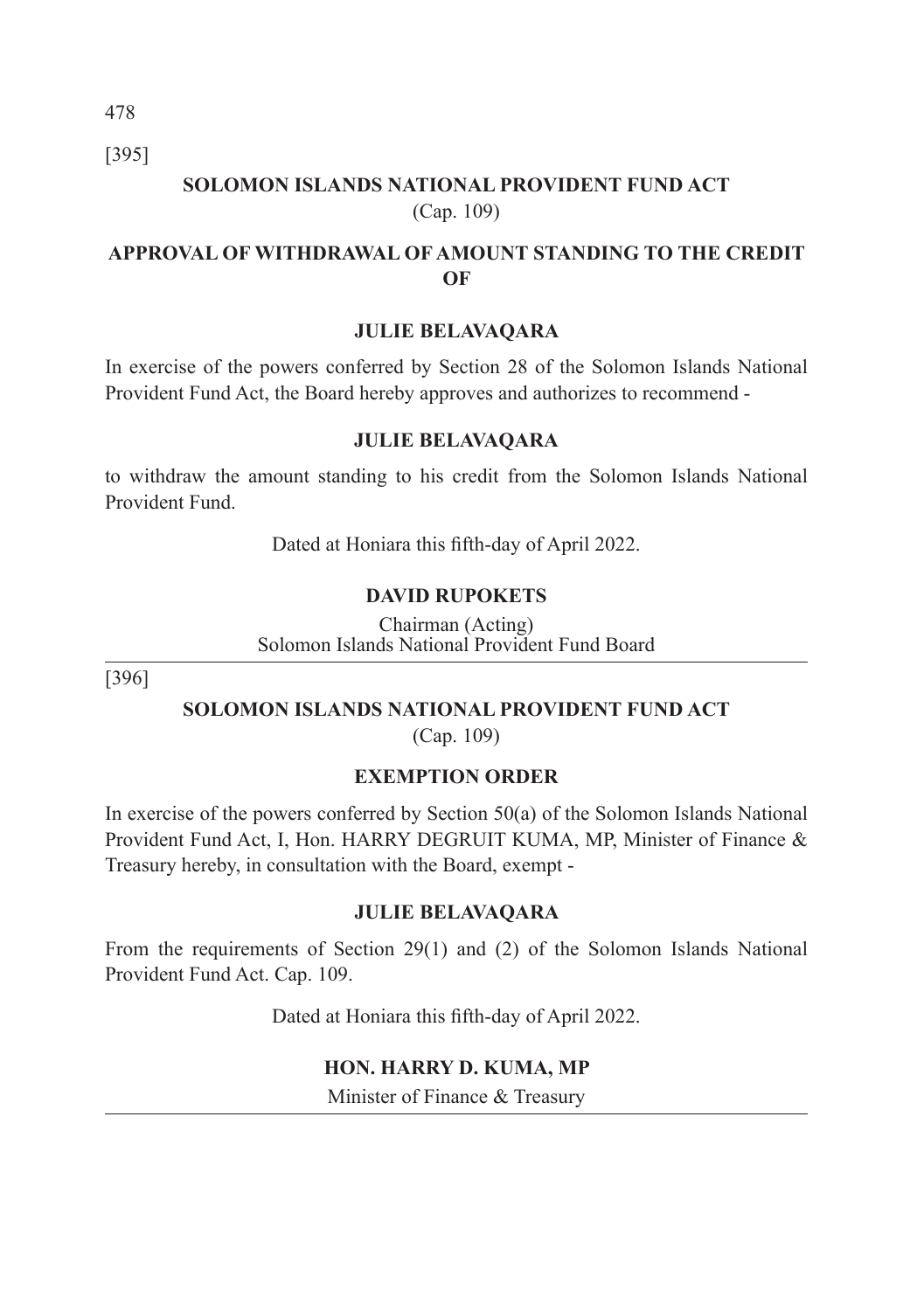[397]

# **SOLOMON ISLANDS NATIONAL PROVIDENT FUND ACT**  (Cap. 109)

# **APPROVAL OF WITHDRAWAL OF AMOUNT STANDING TO THE CREDIT OF**

#### **EDNA KAIPUA**

In exercise of the powers conferred by Section 28 of the Solomon Islands National Provident Fund Act, the Board hereby approves and authorizes to recommend -

#### **EDNA KAIPUA**

to withdraw the amount standing to his credit from the Solomon Islands National Provident Fund.

Dated at Honiara this fifth-day of April 2022.

#### **DAVID RUPOKETS**

Chairman (Acting) Solomon Islands National Provident Fund Board

[398]

## **SOLOMON ISLANDS NATIONAL PROVIDENT FUND ACT**

(Cap. 109)

## **EXEMPTION ORDER**

In exercise of the powers conferred by Section 50(a) of the Solomon Islands National Provident Fund Act, I, Hon. HARRY DEGRUIT KUMA, MP, Minister of Finance & Treasury hereby, in consultation with the Board, exempt -

#### **EDNA KAIPUA**

From the requirements of Section 29(1) and (2) of the Solomon Islands National Provident Fund Act. Cap. 109.

Dated at Honiara this fifth-day of April 2022.

#### **HON. HARRY D. KUMA, MP**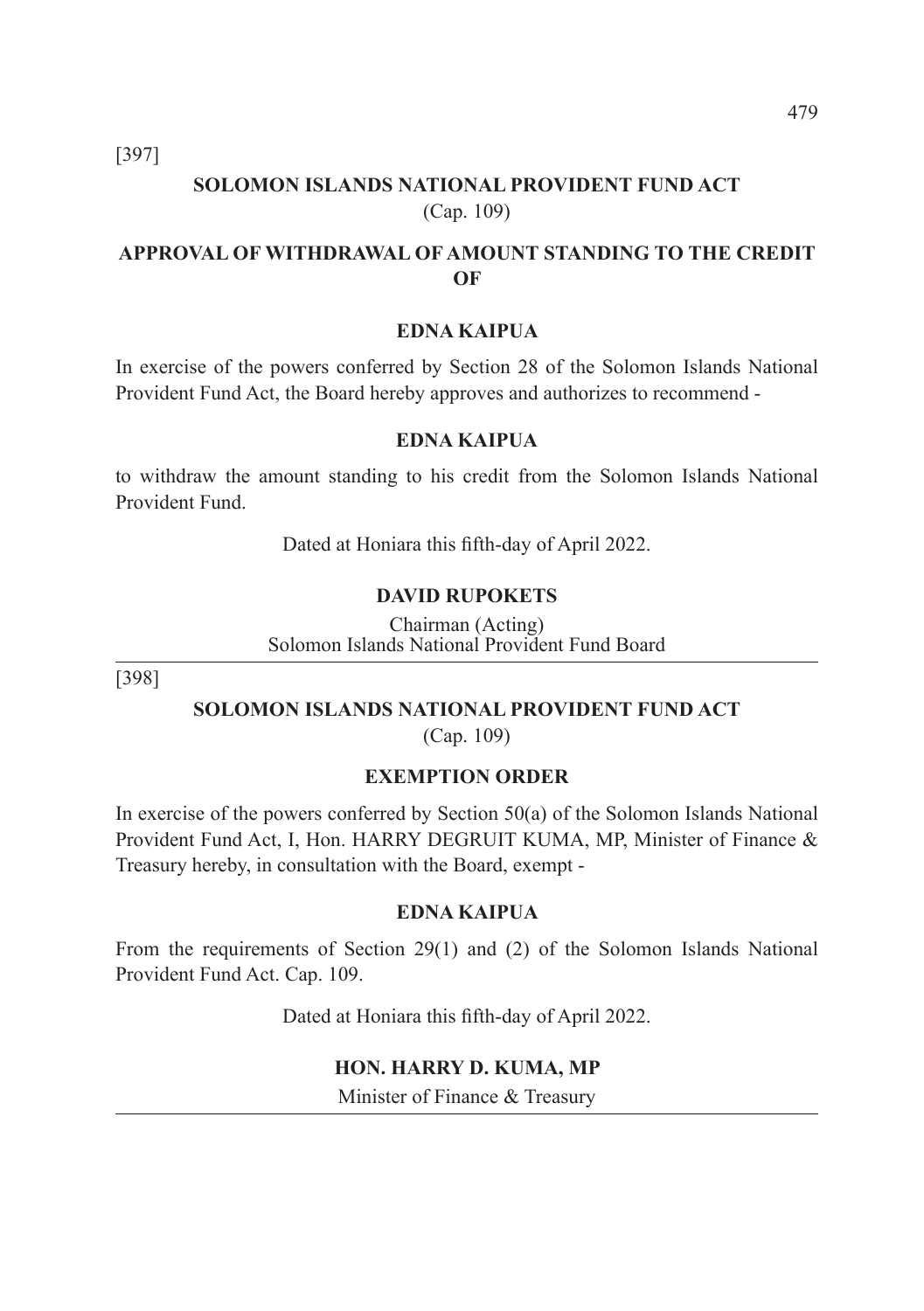480 [399]

# **SOLOMON ISLANDS NATIONAL PROVIDENT FUND ACT**  (Cap. 109)

# **APPROVAL OF WITHDRAWAL OF AMOUNT STANDING TO THE CREDIT OF**

## **MOSES MAXIMILLAN TARE**

In exercise of the powers conferred by Section 28 of the Solomon Islands National Provident Fund Act, the Board hereby approves and authorizes to recommend -

## **MOSES MAXIMILLAN TARE**

to withdraw the amount standing to his credit from the Solomon Islands National Provident Fund.

Dated at Honiara this fifth-day of April 2022.

## **DAVID RUPOKETS**

Chairman (Acting) Solomon Islands National Provident Fund Board

[400]

## **SOLOMON ISLANDS NATIONAL PROVIDENT FUND ACT**

(Cap. 109)

## **EXEMPTION ORDER**

In exercise of the powers conferred by Section 50(a) of the Solomon Islands National Provident Fund Act, I, Hon. HARRY DEGRUIT KUMA, MP, Minister of Finance & Treasury hereby, in consultation with the Board, exempt -

## **MOSES MAXIMILLAN TARE**

From the requirements of Section 29(1) and (2) of the Solomon Islands National Provident Fund Act. Cap. 109.

Dated at Honiara this fifth-day of April 2022.

# **HON. HARRY D. KUMA, MP**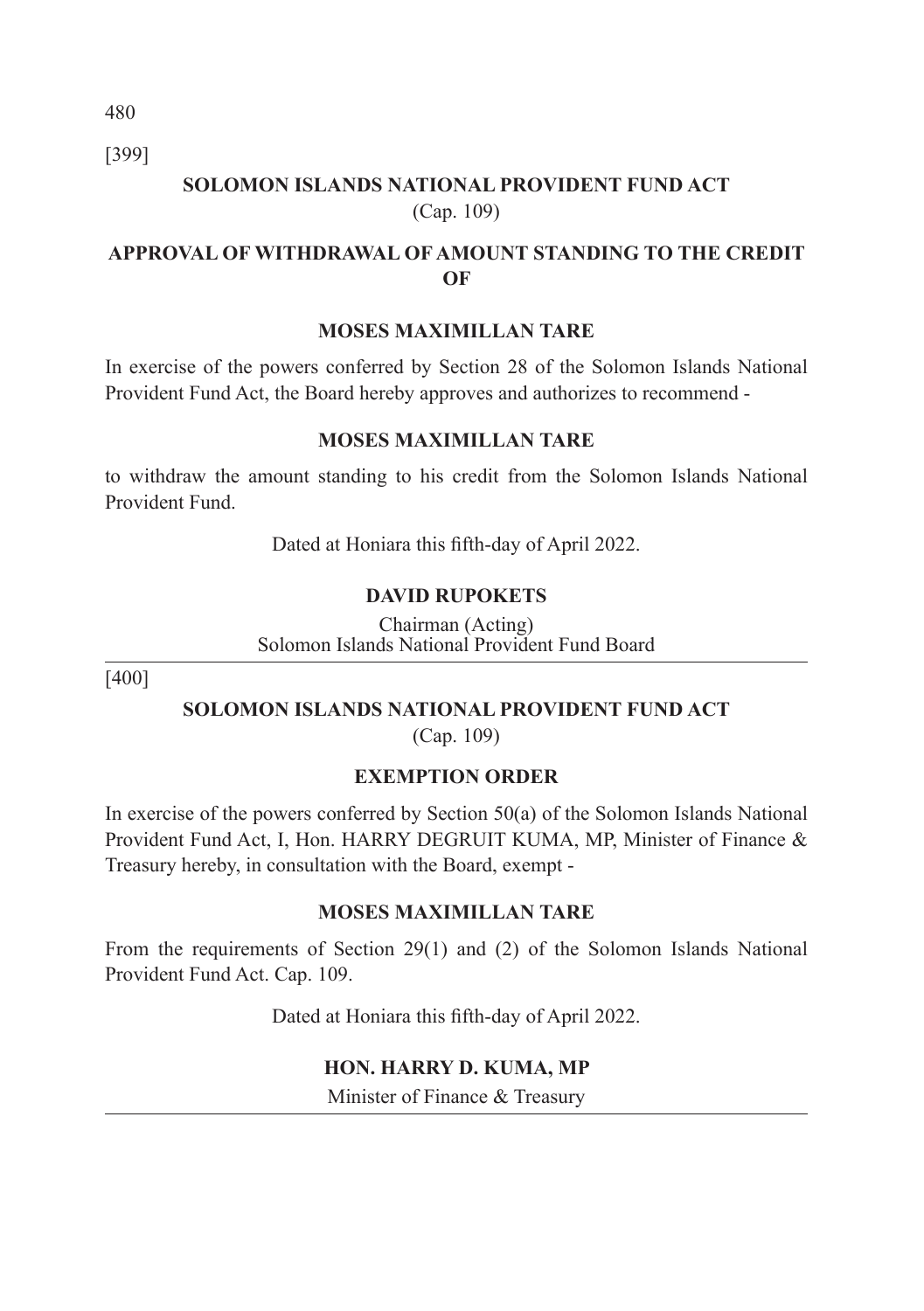[401]

# **SOLOMON ISLANDS NATIONAL PROVIDENT FUND ACT**  (Cap. 109)

# **APPROVAL OF WITHDRAWAL OF AMOUNT STANDING TO THE CREDIT OF**

## **STANLEY RICHARD OFASISILI**

In exercise of the powers conferred by Section 28 of the Solomon Islands National Provident Fund Act, the Board hereby approves and authorizes to recommend -

#### **STANLEY RICHARD OFASISILI**

to withdraw the amount standing to his credit from the Solomon Islands National Provident Fund.

Dated at Honiara this fifth-day of April 2022.

#### **DAVID RUPOKETS**

Chairman (Acting) Solomon Islands National Provident Fund Board

[402]

## **SOLOMON ISLANDS NATIONAL PROVIDENT FUND ACT**

(Cap. 109)

## **EXEMPTION ORDER**

In exercise of the powers conferred by Section 50(a) of the Solomon Islands National Provident Fund Act, I, Hon. HARRY DEGRUIT KUMA, MP, Minister of Finance & Treasury hereby, in consultation with the Board, exempt -

#### **STANLEY RICHARD OFASISILI**

From the requirements of Section 29(1) and (2) of the Solomon Islands National Provident Fund Act. Cap. 109.

Dated at Honiara this fifth-day of April 2022.

#### **HON. HARRY D. KUMA, MP**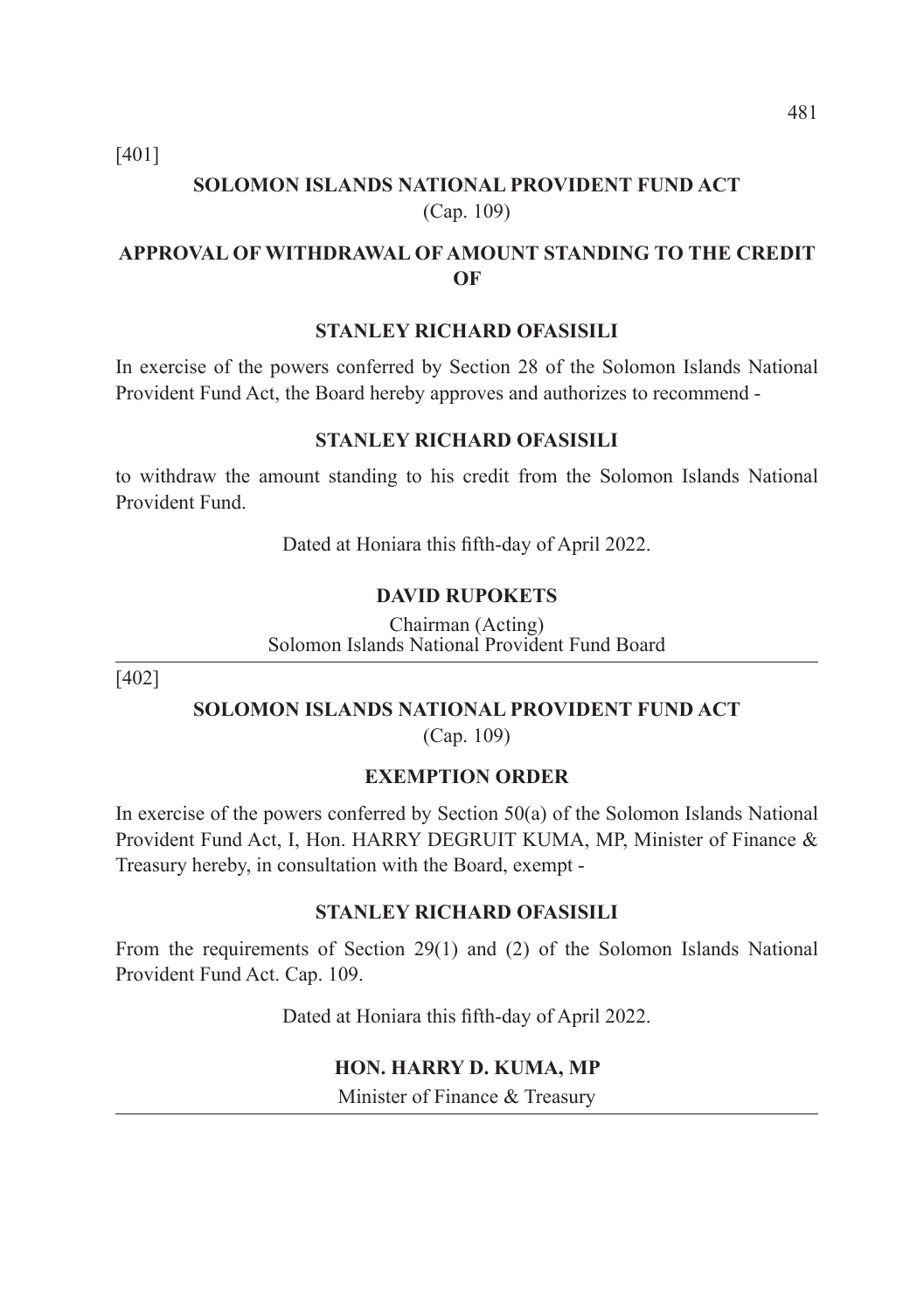[403]

# **SOLOMON ISLANDS NATIONAL PROVIDENT FUND ACT**  (Cap. 109)

# **APPROVAL OF WITHDRAWAL OF AMOUNT STANDING TO THE CREDIT OF**

## **LAZARUS TEIKA DEYI**

In exercise of the powers conferred by Section 28 of the Solomon Islands National Provident Fund Act, the Board hereby approves and authorizes to recommend -

## **LAZARUS TEIKA DEYI**

to withdraw the amount standing to his credit from the Solomon Islands National Provident Fund.

Dated at Honiara this fifth-day of April 2022.

## **DAVID RUPOKETS**

Chairman (Acting) Solomon Islands National Provident Fund Board

[404]

## **SOLOMON ISLANDS NATIONAL PROVIDENT FUND ACT**

(Cap. 109)

## **EXEMPTION ORDER**

In exercise of the powers conferred by Section 50(a) of the Solomon Islands National Provident Fund Act, I, Hon. HARRY DEGRUIT KUMA, MP, Minister of Finance & Treasury hereby, in consultation with the Board, exempt -

## **LAZARUS TEIKA DEYI**

From the requirements of Section 29(1) and (2) of the Solomon Islands National Provident Fund Act. Cap. 109.

Dated at Honiara this fifth-day of April 2022.

## **HON. HARRY D. KUMA, MP**

Minister of Finance & Treasury

482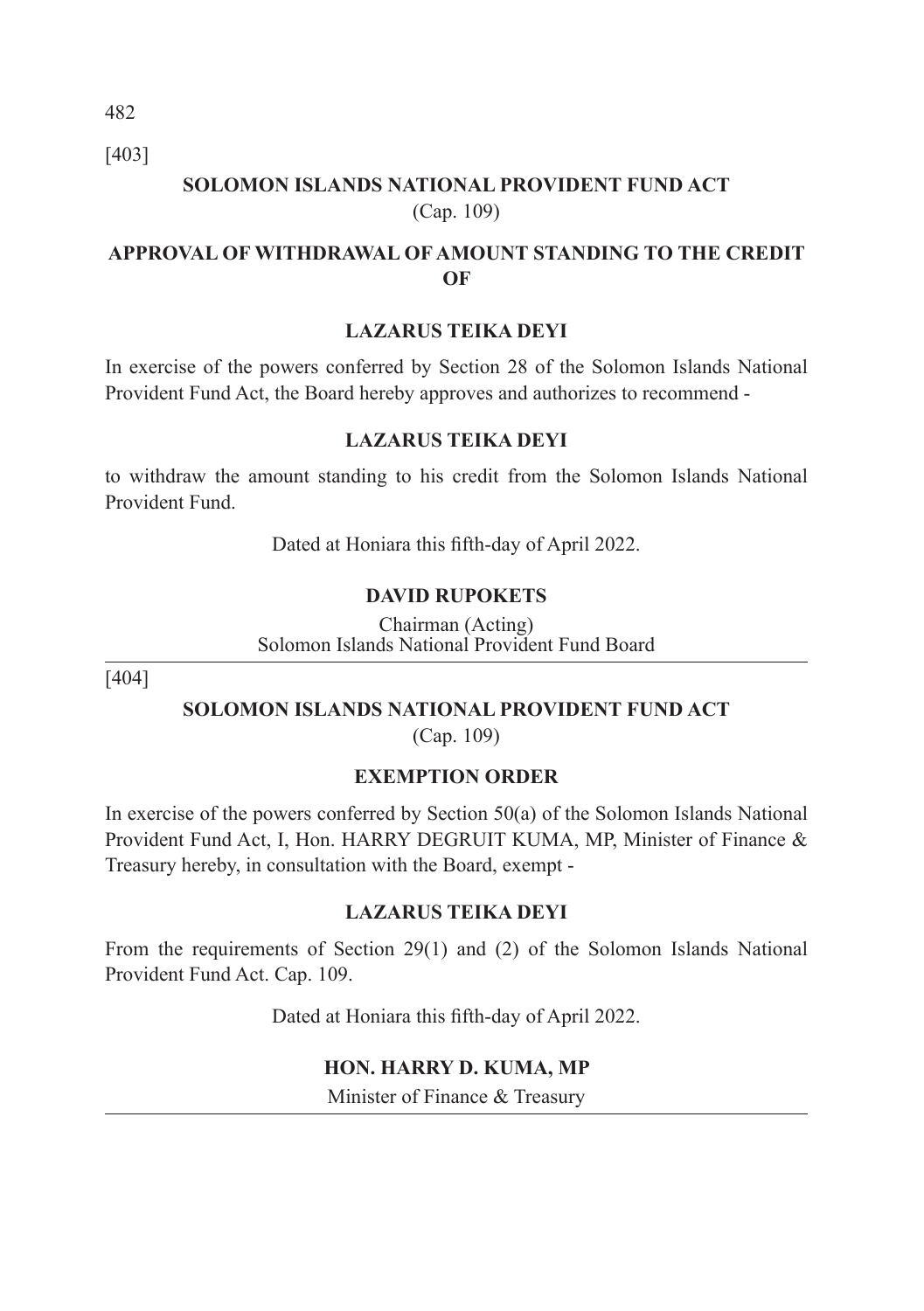[405]

# **SOLOMON ISLANDS NATIONAL PROVIDENT FUND ACT**  (Cap. 109)

# **APPROVAL OF WITHDRAWAL OF AMOUNT STANDING TO THE CREDIT OF**

## **MARY POLOSOVAI**

In exercise of the powers conferred by Section 28 of the Solomon Islands National Provident Fund Act, the Board hereby approves and authorizes to recommend -

#### **MARY POLOSOVAI**

to withdraw the amount standing to his credit from the Solomon Islands National Provident Fund.

Dated at Honiara this fifth-day of April 2022.

#### **DAVID RUPOKETS**

Chairman (Acting) Solomon Islands National Provident Fund Board

[406]

## **SOLOMON ISLANDS NATIONAL PROVIDENT FUND ACT**

(Cap. 109)

#### **EXEMPTION ORDER**

In exercise of the powers conferred by Section 50(a) of the Solomon Islands National Provident Fund Act, I, Hon. HARRY DEGRUIT KUMA, MP, Minister of Finance & Treasury hereby, in consultation with the Board, exempt -

#### **MARY POLOSOVAI**

From the requirements of Section 29(1) and (2) of the Solomon Islands National Provident Fund Act. Cap. 109.

Dated at Honiara this fifth-day of April 2022.

#### **HON. HARRY D. KUMA, MP**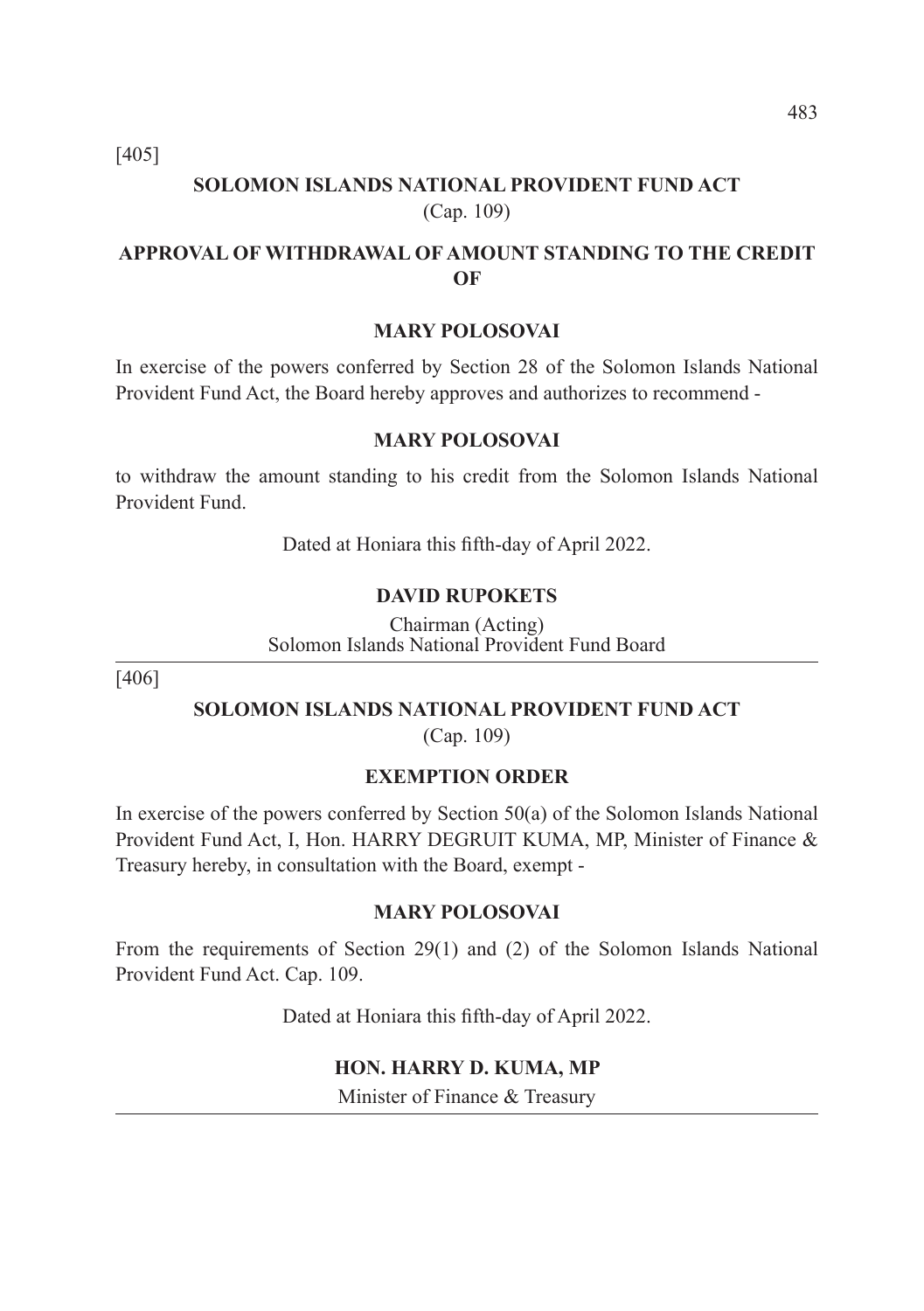484 [407]

# **SOLOMON ISLANDS NATIONAL PROVIDENT FUND ACT**  (Cap. 109)

# **APPROVAL OF WITHDRAWAL OF AMOUNT STANDING TO THE CREDIT OF**

## **WATSON GASCOIN BANA**

In exercise of the powers conferred by Section 28 of the Solomon Islands National Provident Fund Act, the Board hereby approves and authorizes to recommend -

## **WATSON GASCOIN BANA**

to withdraw the amount standing to his credit from the Solomon Islands National Provident Fund.

Dated at Honiara this fifth-day of April 2022.

## **DAVID RUPOKETS**

Chairman (Acting) Solomon Islands National Provident Fund Board

[408]

## **SOLOMON ISLANDS NATIONAL PROVIDENT FUND ACT**

(Cap. 109)

## **EXEMPTION ORDER**

In exercise of the powers conferred by Section 50(a) of the Solomon Islands National Provident Fund Act, I, Hon. HARRY DEGRUIT KUMA, MP, Minister of Finance & Treasury hereby, in consultation with the Board, exempt -

## **WATSON GASCOIN BANA**

From the requirements of Section 29(1) and (2) of the Solomon Islands National Provident Fund Act. Cap. 109.

Dated at Honiara this fifth-day of April 2022.

## **HON. HARRY D. KUMA, MP**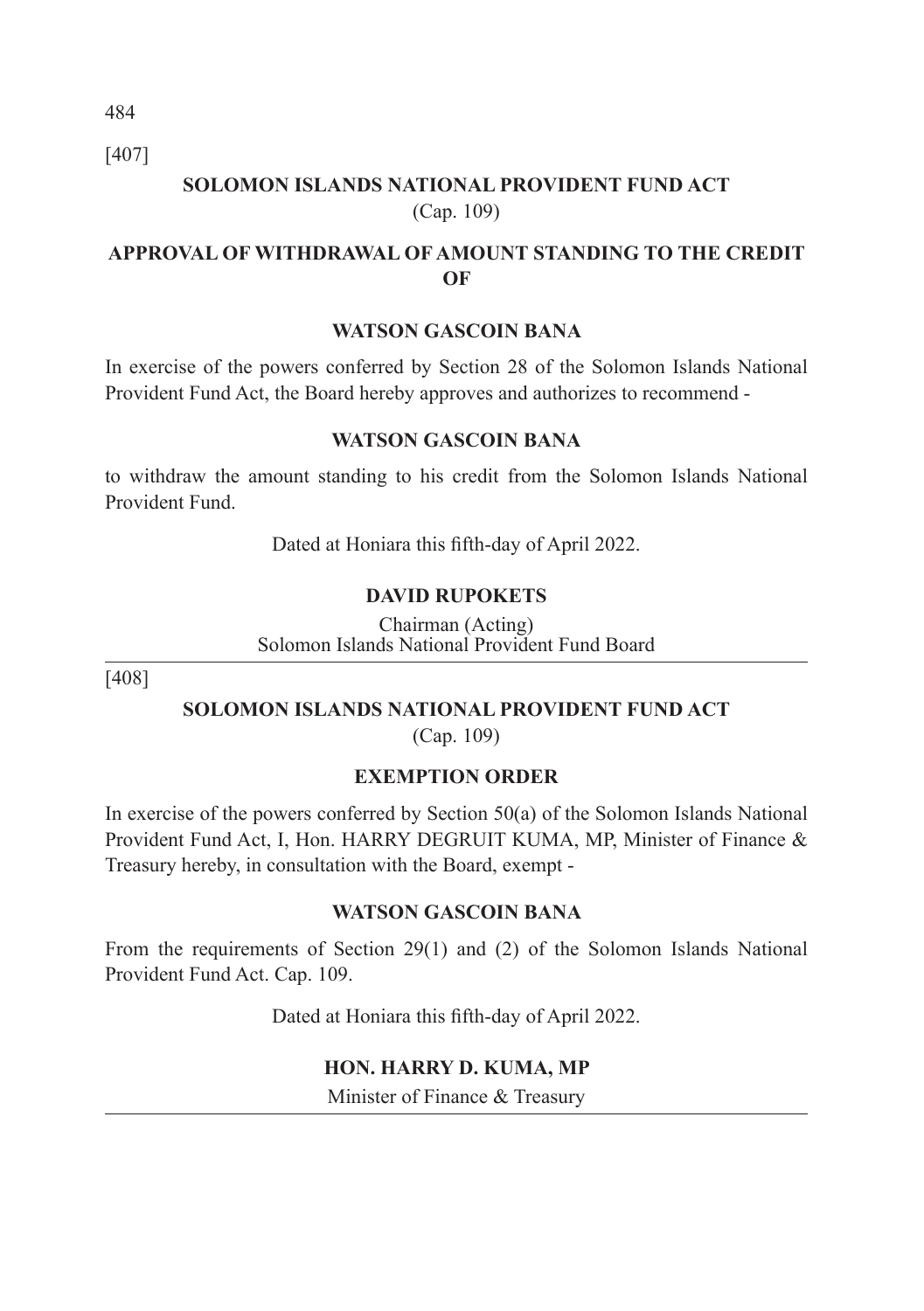[409]

# **SOLOMON ISLANDS NATIONAL PROVIDENT FUND ACT**  (Cap. 109)

# **APPROVAL OF WITHDRAWAL OF AMOUNT STANDING TO THE CREDIT OF**

#### **JOANA SIPA MANETIVA**

In exercise of the powers conferred by Section 28 of the Solomon Islands National Provident Fund Act, the Board hereby approves and authorizes to recommend -

#### **JOANA SIPA MANETIVA**

to withdraw the amount standing to his credit from the Solomon Islands National Provident Fund.

Dated at Honiara this fifth-day of April 2022.

#### **DAVID RUPOKETS**

Chairman (Acting) Solomon Islands National Provident Fund Board

[410]

## **SOLOMON ISLANDS NATIONAL PROVIDENT FUND ACT**

(Cap. 109)

## **EXEMPTION ORDER**

In exercise of the powers conferred by Section 50(a) of the Solomon Islands National Provident Fund Act, I, Hon. HARRY DEGRUIT KUMA, MP, Minister of Finance & Treasury hereby, in consultation with the Board, exempt -

# **JOANA SIPA MANETIVA**

From the requirements of Section 29(1) and (2) of the Solomon Islands National Provident Fund Act. Cap. 109.

Dated at Honiara this fifth-day of April 2022.

#### **HON. HARRY D. KUMA, MP**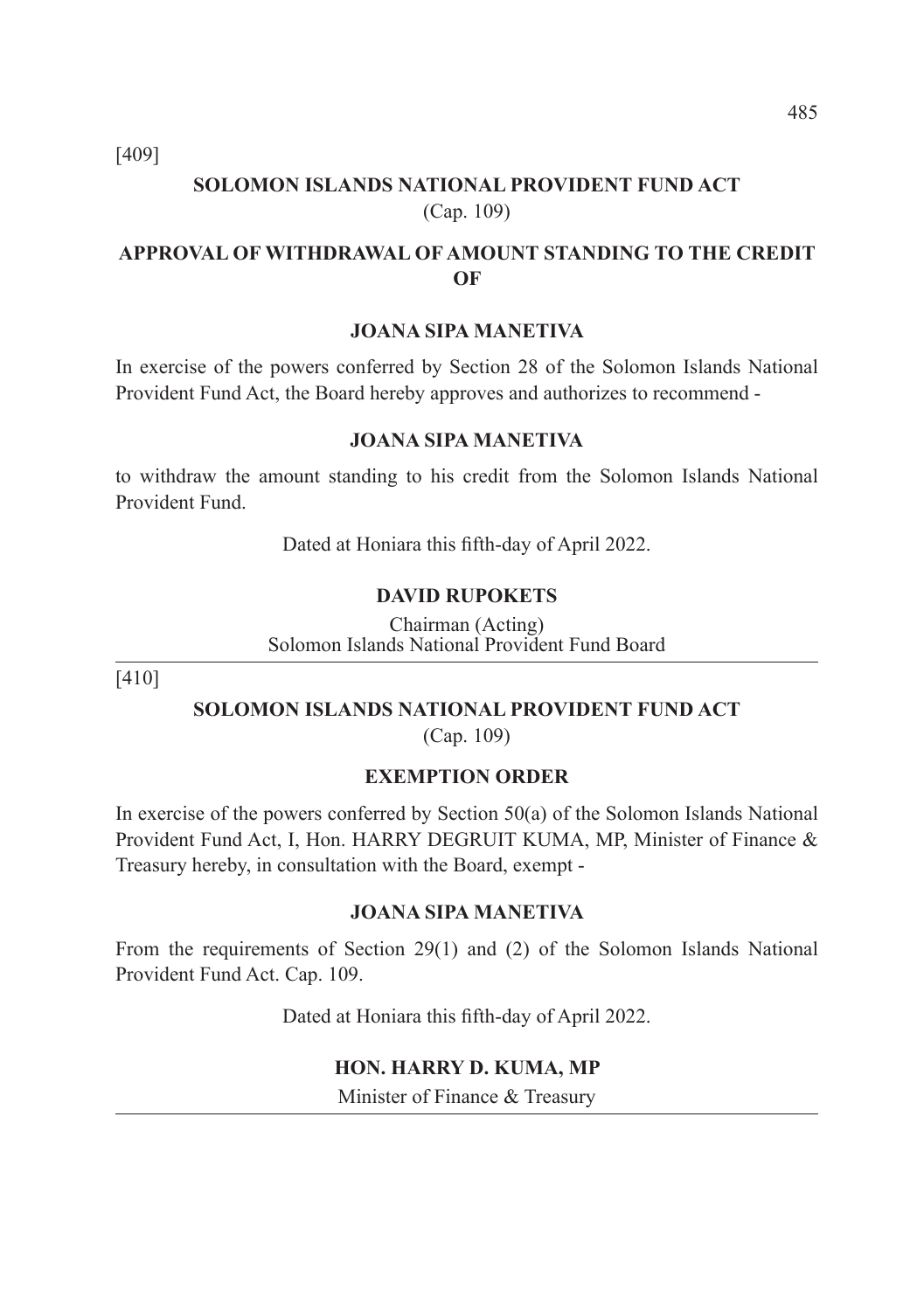[411]

# **SOLOMON ISLANDS NATIONAL PROVIDENT FUND ACT**  (Cap. 109)

# **APPROVAL OF WITHDRAWAL OF AMOUNT STANDING TO THE CREDIT OF**

## **CALVIN LUIRAMO KWANA**

In exercise of the powers conferred by Section 28 of the Solomon Islands National Provident Fund Act, the Board hereby approves and authorizes to recommend -

## **CALVIN LUIRAMO KWANA**

to withdraw the amount standing to his credit from the Solomon Islands National Provident Fund.

Dated at Honiara this fifth-day of April 2022.

## **DAVID RUPOKETS**

Chairman (Acting) Solomon Islands National Provident Fund Board

[412]

## **SOLOMON ISLANDS NATIONAL PROVIDENT FUND ACT**

(Cap. 109)

## **EXEMPTION ORDER**

In exercise of the powers conferred by Section 50(a) of the Solomon Islands National Provident Fund Act, I, Hon. HARRY DEGRUIT KUMA, MP, Minister of Finance & Treasury hereby, in consultation with the Board, exempt -

## **CALVIN LUIRAMO KWANA**

From the requirements of Section 29(1) and (2) of the Solomon Islands National Provident Fund Act. Cap. 109.

Dated at Honiara this fifth-day of April 2022.

## **HON. HARRY D. KUMA, MP**

Minister of Finance & Treasury

486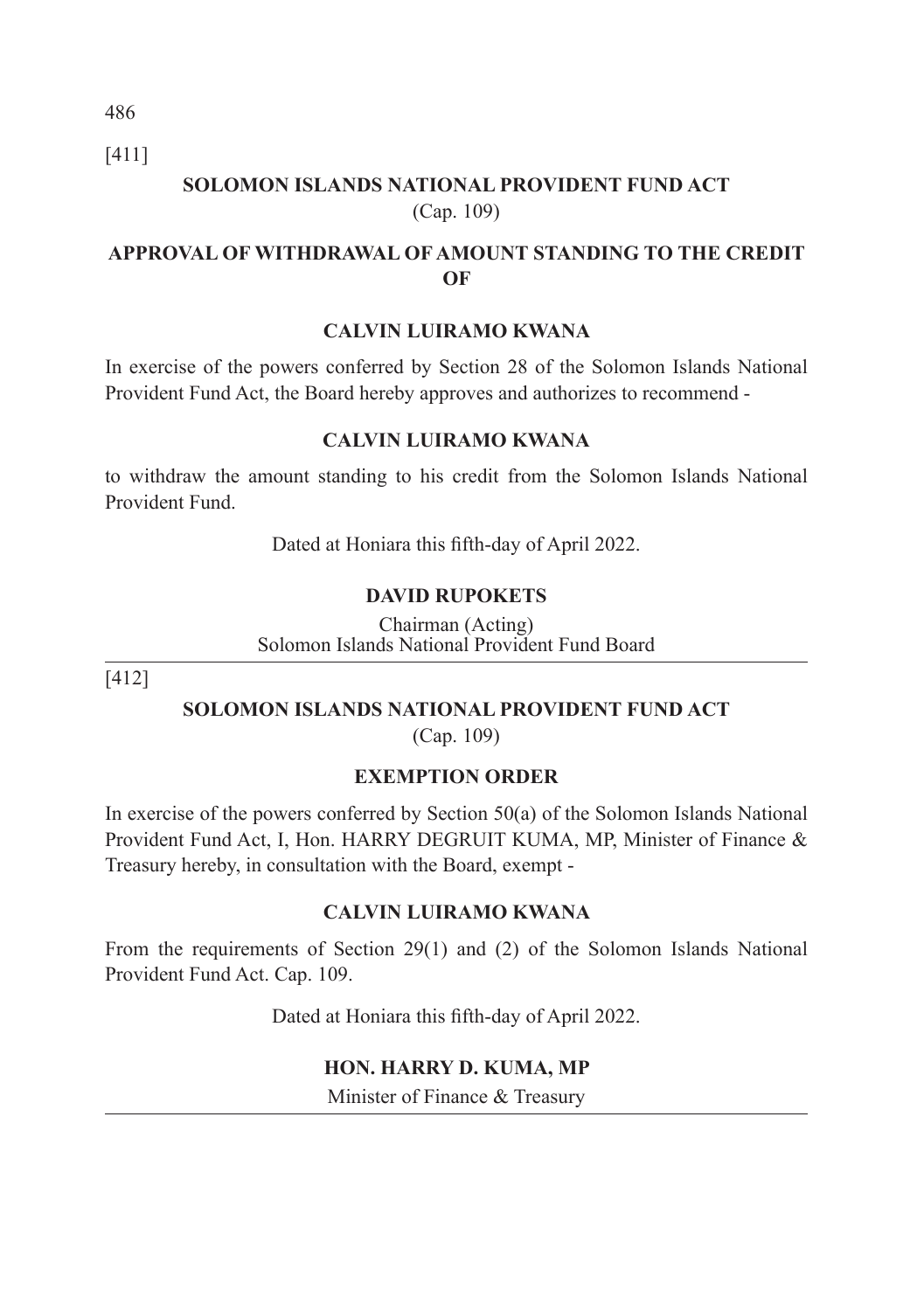[413]

# **SOLOMON ISLANDS NATIONAL PROVIDENT FUND ACT**  (Cap. 109)

# **APPROVAL OF WITHDRAWAL OF AMOUNT STANDING TO THE CREDIT OF**

## **CAROL EDWARDS**

In exercise of the powers conferred by Section 28 of the Solomon Islands National Provident Fund Act, the Board hereby approves and authorizes to recommend -

#### **CAROL EDWARDS**

to withdraw the amount standing to his credit from the Solomon Islands National Provident Fund.

Dated at Honiara this fifth-day of April 2022.

#### **DAVID RUPOKETS**

Chairman (Acting) Solomon Islands National Provident Fund Board

[414]

## **SOLOMON ISLANDS NATIONAL PROVIDENT FUND ACT**

(Cap. 109)

## **EXEMPTION ORDER**

In exercise of the powers conferred by Section 50(a) of the Solomon Islands National Provident Fund Act, I, Hon. HARRY DEGRUIT KUMA, MP, Minister of Finance & Treasury hereby, in consultation with the Board, exempt -

# **CAROL EDWARDS**

From the requirements of Section 29(1) and (2) of the Solomon Islands National Provident Fund Act. Cap. 109.

Dated at Honiara this fifth-day of April 2022.

#### **HON. HARRY D. KUMA, MP**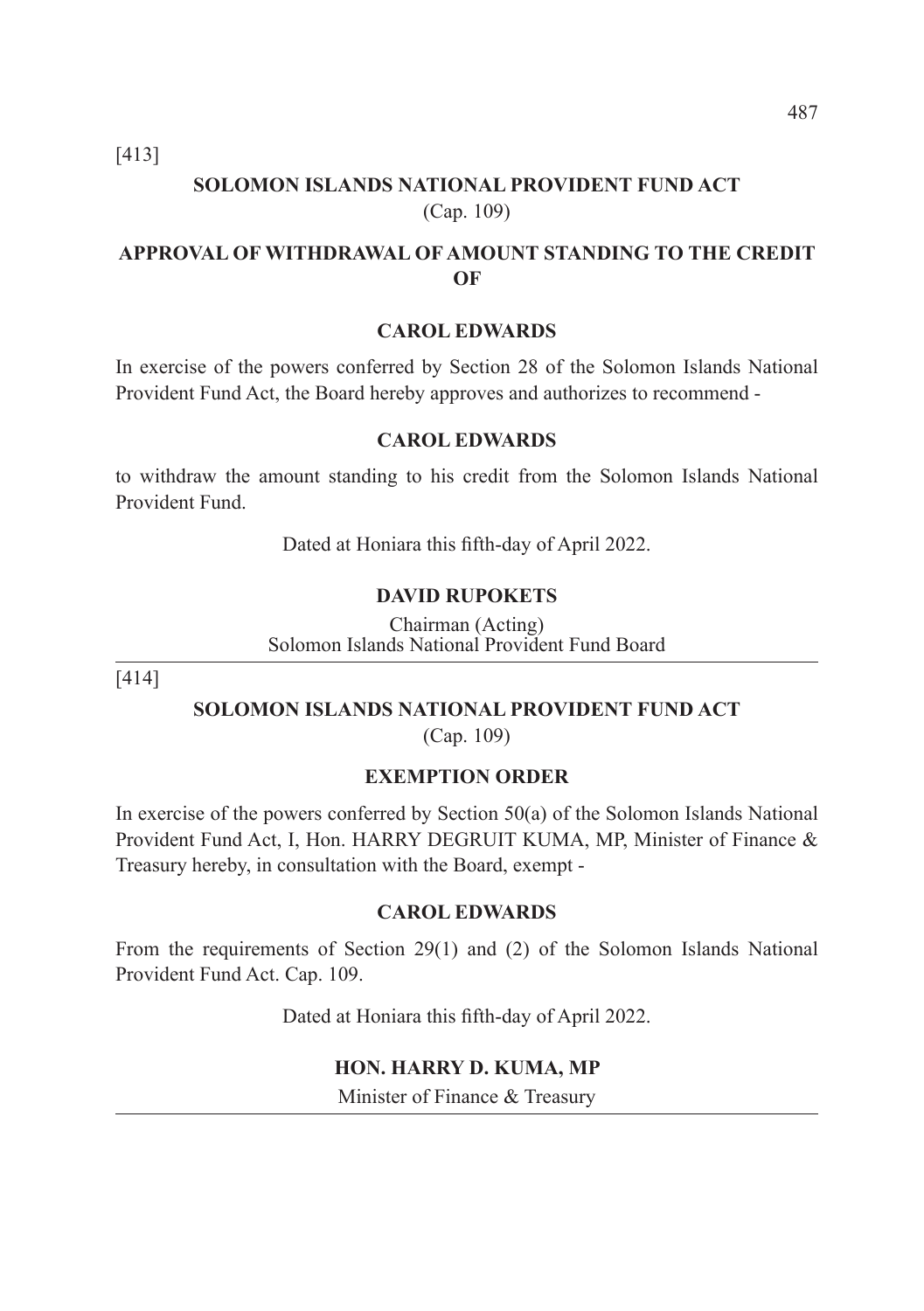488 [415]

# **SOLOMON ISLANDS NATIONAL PROVIDENT FUND ACT**  (Cap. 109)

# **APPROVAL OF WITHDRAWAL OF AMOUNT STANDING TO THE CREDIT OF**

## **ROBINSON BUSUAKALO**

In exercise of the powers conferred by Section 28 of the Solomon Islands National Provident Fund Act, the Board hereby approves and authorizes to recommend -

## **ROBINSON BUSUAKALO**

to withdraw the amount standing to his credit from the Solomon Islands National Provident Fund.

Dated at Honiara this fifth-day of April 2022.

## **DAVID RUPOKETS**

Chairman (Acting) Solomon Islands National Provident Fund Board

[416]

## **SOLOMON ISLANDS NATIONAL PROVIDENT FUND ACT**

(Cap. 109)

## **EXEMPTION ORDER**

In exercise of the powers conferred by Section 50(a) of the Solomon Islands National Provident Fund Act, I, Hon. HARRY DEGRUIT KUMA, MP, Minister of Finance & Treasury hereby, in consultation with the Board, exempt -

## **ROBINSON BUSUAKALO**

From the requirements of Section 29(1) and (2) of the Solomon Islands National Provident Fund Act. Cap. 109.

Dated at Honiara this fifth-day of April 2022.

## **HON. HARRY D. KUMA, MP**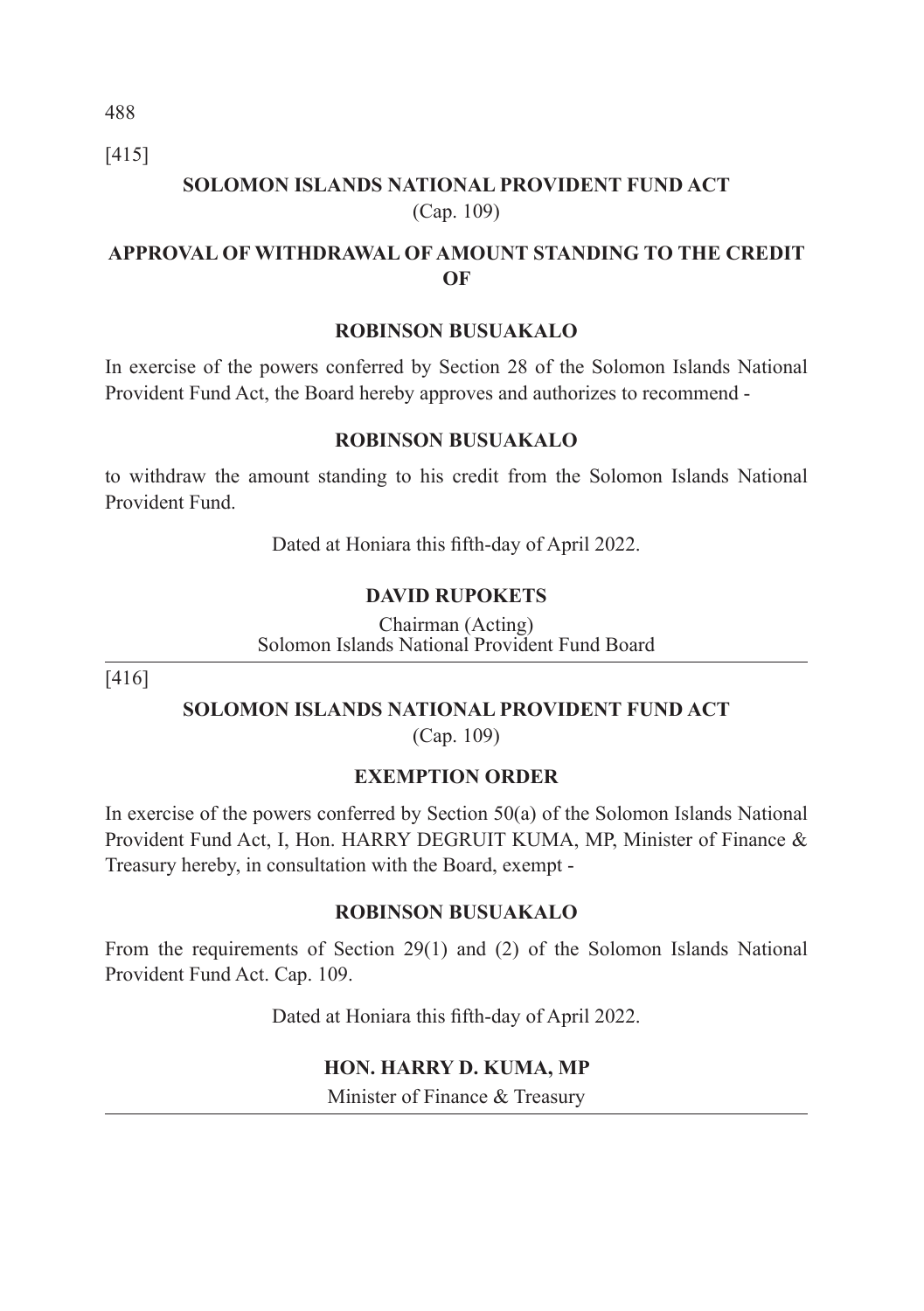[417]

# **SOLOMON ISLANDS NATIONAL PROVIDENT FUND ACT**  (Cap. 109)

# **APPROVAL OF WITHDRAWAL OF AMOUNT STANDING TO THE CREDIT OF**

## **SAMUEL AITOREA**

In exercise of the powers conferred by Section 28 of the Solomon Islands National Provident Fund Act, the Board hereby approves and authorizes to recommend -

#### **SAMUEL AITOREA**

to withdraw the amount standing to his credit from the Solomon Islands National Provident Fund.

Dated at Honiara this fifth-day of April 2022.

#### **DAVID RUPOKETS**

Chairman (Acting) Solomon Islands National Provident Fund Board

[418]

## **SOLOMON ISLANDS NATIONAL PROVIDENT FUND ACT**

(Cap. 109)

## **EXEMPTION ORDER**

In exercise of the powers conferred by Section 50(a) of the Solomon Islands National Provident Fund Act, I, Hon. HARRY DEGRUIT KUMA, MP, Minister of Finance & Treasury hereby, in consultation with the Board, exempt -

## **SAMUEL AITOREA**

From the requirements of Section 29(1) and (2) of the Solomon Islands National Provident Fund Act. Cap. 109.

Dated at Honiara this fifth-day of April 2022.

#### **HON. HARRY D. KUMA, MP**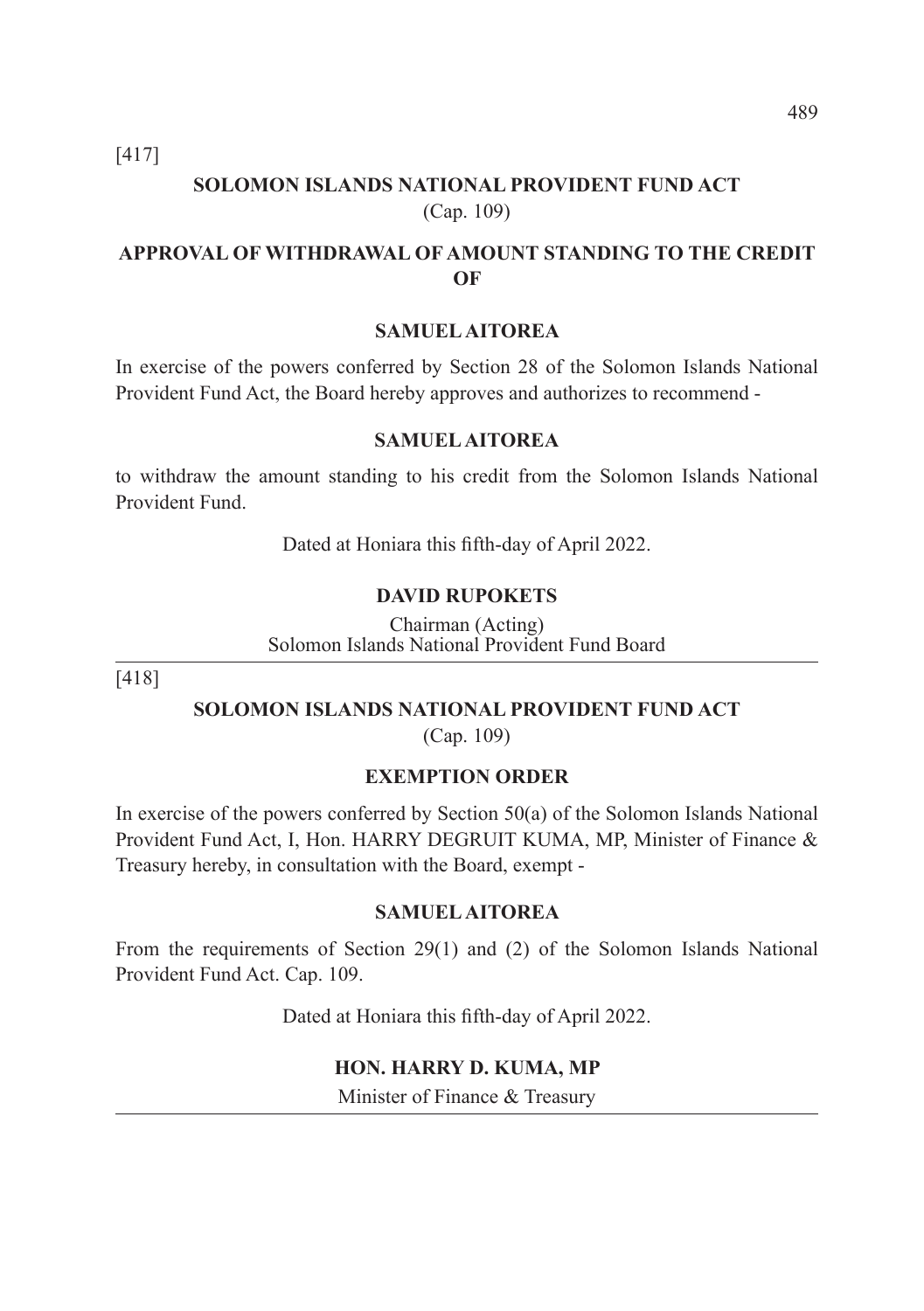490

[419]

# **SOLOMON ISLANDS NATIONAL PROVIDENT FUND ACT**  (Cap. 109)

# **APPROVAL OF WITHDRAWAL OF AMOUNT STANDING TO THE CREDIT OF**

## **MIRIAM MALA**

In exercise of the powers conferred by Section 28 of the Solomon Islands National Provident Fund Act, the Board hereby approves and authorizes to recommend -

## **MIRIAM MALA**

to withdraw the amount standing to his credit from the Solomon Islands National Provident Fund.

Dated at Honiara this fifth-day of April 2022.

## **DAVID RUPOKETS**

Chairman (Acting) Solomon Islands National Provident Fund Board

[420]

## **SOLOMON ISLANDS NATIONAL PROVIDENT FUND ACT**

(Cap. 109)

## **EXEMPTION ORDER**

In exercise of the powers conferred by Section 50(a) of the Solomon Islands National Provident Fund Act, I, Hon. HARRY DEGRUIT KUMA, MP, Minister of Finance & Treasury hereby, in consultation with the Board, exempt -

## **MIRIAM MALA**

From the requirements of Section 29(1) and (2) of the Solomon Islands National Provident Fund Act. Cap. 109.

Dated at Honiara this fifth-day of April 2022.

## **HON. HARRY D. KUMA, MP**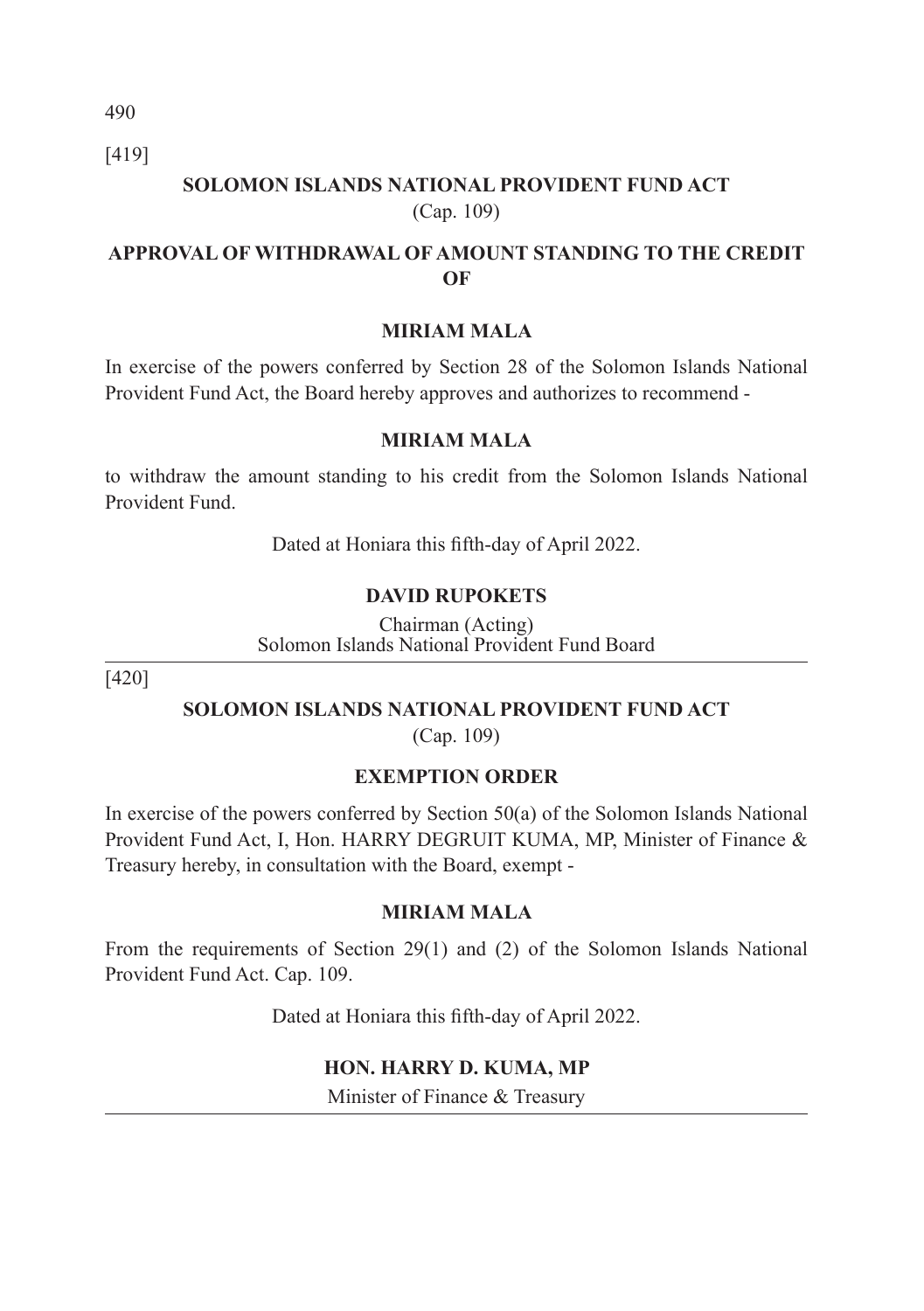[421]

# **SOLOMON ISLANDS NATIONAL PROVIDENT FUND ACT**  (Cap. 109)

# **APPROVAL OF WITHDRAWAL OF AMOUNT STANDING TO THE CREDIT OF**

## **CONSTANTINO WAIWAI**

In exercise of the powers conferred by Section 28 of the Solomon Islands National Provident Fund Act, the Board hereby approves and authorizes to recommend -

#### **CONSTANTINO WAIWAI**

to withdraw the amount standing to his credit from the Solomon Islands National Provident Fund.

Dated at Honiara this fifth-day of April 2022.

#### **DAVID RUPOKETS**

Chairman (Acting) Solomon Islands National Provident Fund Board

[422]

## **SOLOMON ISLANDS NATIONAL PROVIDENT FUND ACT**

(Cap. 109)

## **EXEMPTION ORDER**

In exercise of the powers conferred by Section 50(a) of the Solomon Islands National Provident Fund Act, I, Hon. HARRY DEGRUIT KUMA, MP, Minister of Finance & Treasury hereby, in consultation with the Board, exempt -

#### **CONSTANTINO WAIWAI**

From the requirements of Section 29(1) and (2) of the Solomon Islands National Provident Fund Act. Cap. 109.

Dated at Honiara this fifth-day of April 2022.

#### **HON. HARRY D. KUMA, MP**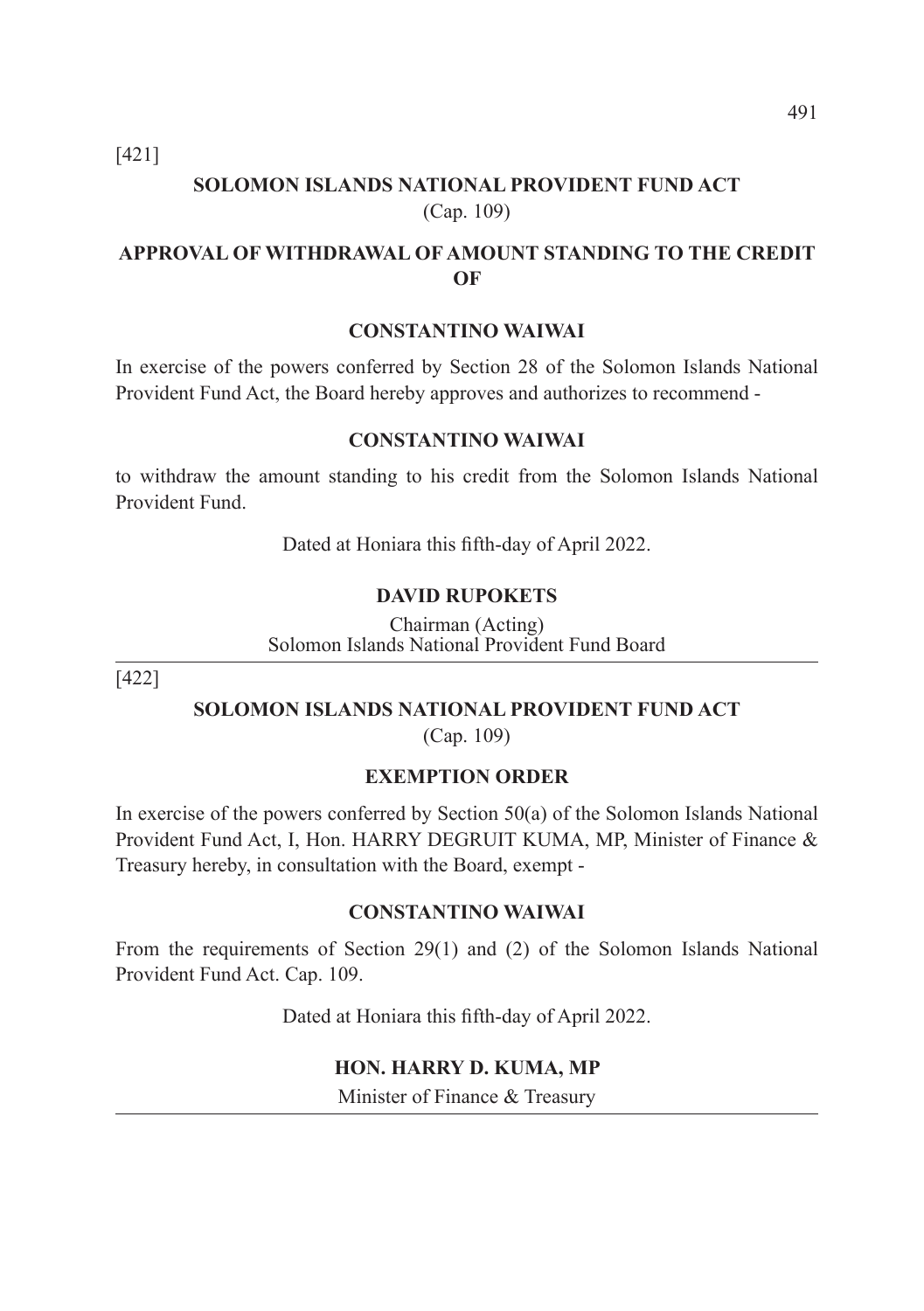492 [423]

# **SOLOMON ISLANDS NATIONAL PROVIDENT FUND ACT**  (Cap. 109)

# **APPROVAL OF WITHDRAWAL OF AMOUNT STANDING TO THE CREDIT OF**

## **DERICK PAKO**

In exercise of the powers conferred by Section 28 of the Solomon Islands National Provident Fund Act, the Board hereby approves and authorizes to recommend -

#### **DERICK PAKO**

to withdraw the amount standing to his credit from the Solomon Islands National Provident Fund.

Dated at Honiara this fifth-day of April 2022.

#### **DAVID RUPOKETS**

Chairman (Acting) Solomon Islands National Provident Fund Board

[424]

## **SOLOMON ISLANDS NATIONAL PROVIDENT FUND ACT**

(Cap. 109)

## **EXEMPTION ORDER**

In exercise of the powers conferred by Section 50(a) of the Solomon Islands National Provident Fund Act, I, Hon. HARRY DEGRUIT KUMA, MP, Minister of Finance & Treasury hereby, in consultation with the Board, exempt -

#### **DERICK PAKO**

From the requirements of Section 29(1) and (2) of the Solomon Islands National Provident Fund Act. Cap. 109.

Dated at Honiara this fifth-day of April 2022.

#### **HON. HARRY D. KUMA, MP**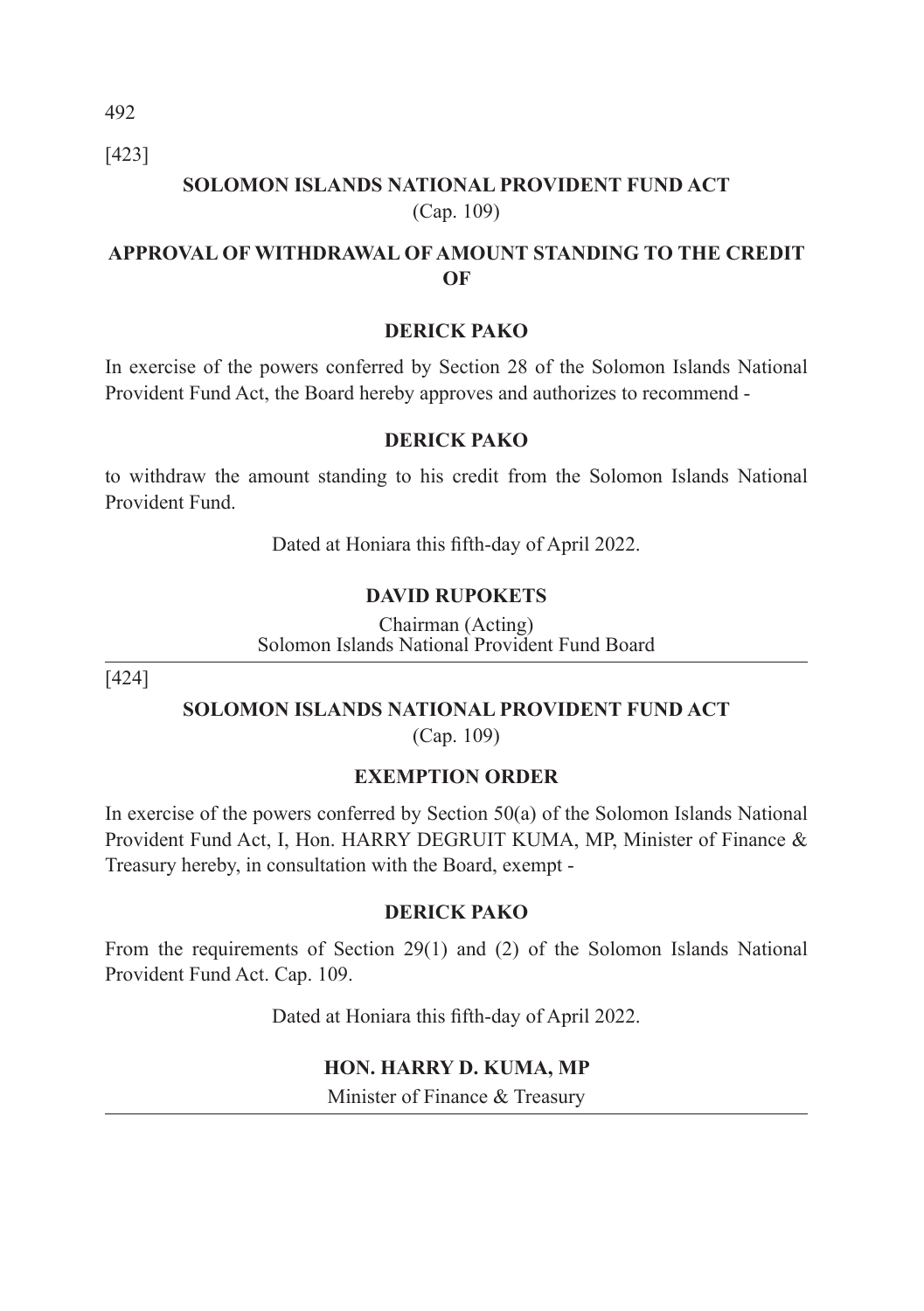[425]

# **SOLOMON ISLANDS NATIONAL PROVIDENT FUND ACT**  (Cap. 109)

# **APPROVAL OF WITHDRAWAL OF AMOUNT STANDING TO THE CREDIT OF**

## **PETER JOHN KIMISI**

In exercise of the powers conferred by Section 28 of the Solomon Islands National Provident Fund Act, the Board hereby approves and authorizes to recommend -

#### **PETER JOHN KIMISI**

to withdraw the amount standing to his credit from the Solomon Islands National Provident Fund.

Dated at Honiara this fifth-day of April 2022.

#### **DAVID RUPOKETS**

Chairman (Acting) Solomon Islands National Provident Fund Board

[426]

## **SOLOMON ISLANDS NATIONAL PROVIDENT FUND ACT**

(Cap. 109)

#### **EXEMPTION ORDER**

In exercise of the powers conferred by Section 50(a) of the Solomon Islands National Provident Fund Act, I, Hon. HARRY DEGRUIT KUMA, MP, Minister of Finance & Treasury hereby, in consultation with the Board, exempt -

#### **PETER JOHN KIMISI**

From the requirements of Section 29(1) and (2) of the Solomon Islands National Provident Fund Act. Cap. 109.

Dated at Honiara this fifth-day of April 2022.

#### **HON. HARRY D. KUMA, MP**